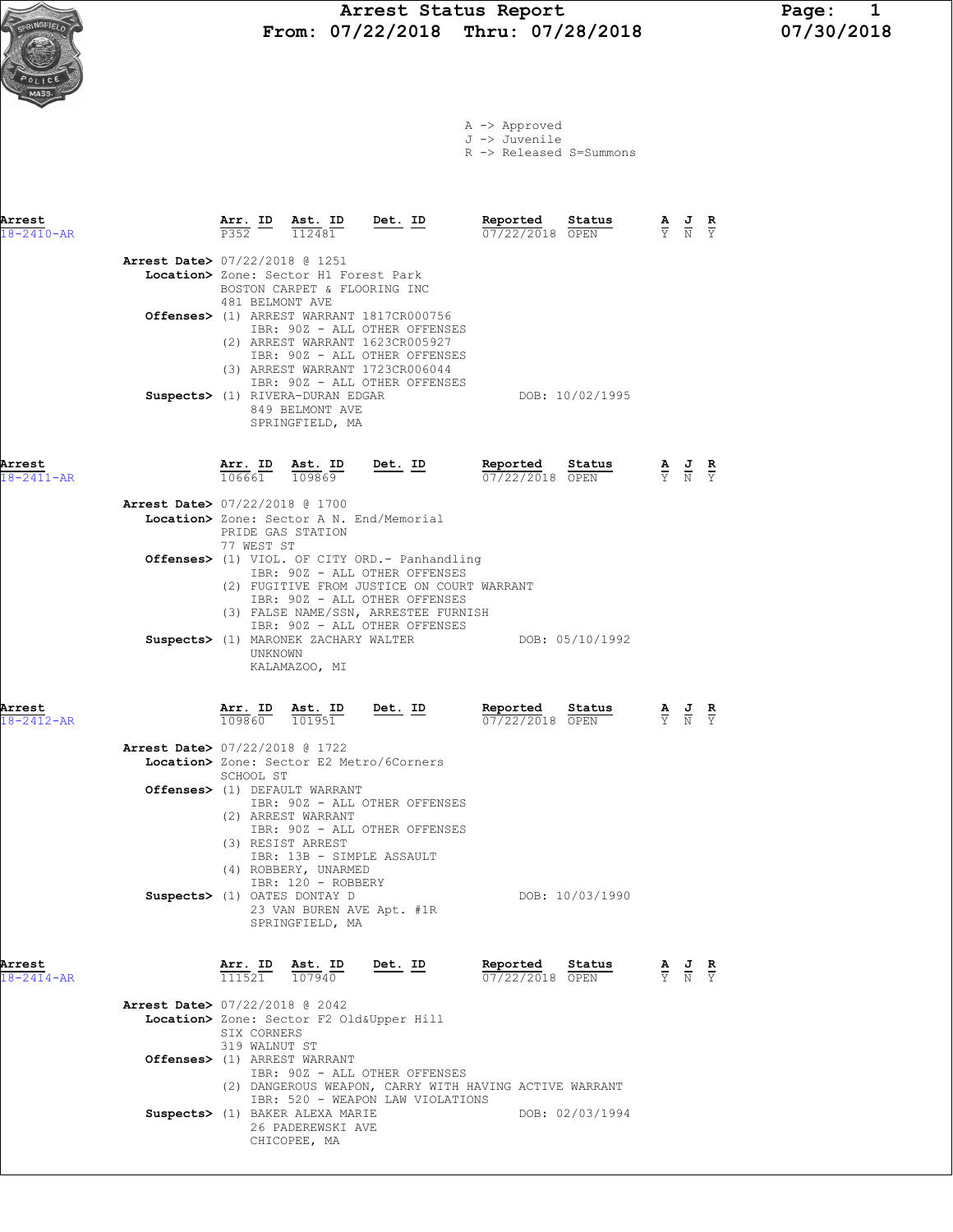## Arrest Status Report Page: 2 From: 07/22/2018 Thru: 07/28/2018 07/30/2018

|  | A -> Approved |                         |
|--|---------------|-------------------------|
|  | J -> Juvenile |                         |
|  |               | R -> Released S=Summons |

| Arrest<br>$18 - 2416 - AR$               |                   |                                                                                       | $\frac{\texttt{Arr.}}{108849}$ $\frac{\texttt{ Ast.}}{108859}$ Det. ID                                                                                                                                                                                                                                                                          | Reported Status<br>07/23/2018 OPEN |                                                                                                        | $\frac{\mathbf{A}}{\mathbf{Y}}$ $\frac{\mathbf{J}}{\mathbf{N}}$ $\frac{\mathbf{R}}{\mathbf{Y}}$ |               |
|------------------------------------------|-------------------|---------------------------------------------------------------------------------------|-------------------------------------------------------------------------------------------------------------------------------------------------------------------------------------------------------------------------------------------------------------------------------------------------------------------------------------------------|------------------------------------|--------------------------------------------------------------------------------------------------------|-------------------------------------------------------------------------------------------------|---------------|
| <b>Arrest Date&gt; 07/23/2018 @ 0121</b> | WINN LIQUORS      | 1038 WILBRAHAM RD<br>Suspects> (1) CUFFEE XAVIER M<br>62 LAWTON ST<br>SPRINGFIELD, MA | Location> Zone: Sector I1 16Acr/Outer Bel<br>Offenses> (1) MOTOR VEH, RECEIVE STOLEN<br>IBR: 280 - STOLEN PROPERTY OFFENSES<br>(2) UNLICENSED OPERATION OF MV<br>IBR: 99 - TRAFFIC, TOWN BY-LAW OFFENSES<br>(3) LICENSE NOT IN POSSESSION<br>IBR: 99 - TRAFFIC, TOWN BY-LAW OFFENSES                                                            | DOB: 07/01/2000                    |                                                                                                        |                                                                                                 |               |
| Arrest<br>18-2417-AR                     |                   | $\frac{\texttt{Arr.}}{\text{S167}}$ ID $\frac{\texttt{Ast.}}{\text{111442}}$          | Det. ID                                                                                                                                                                                                                                                                                                                                         | Reported Status<br>07/23/2018 OPEN |                                                                                                        | $\frac{\mathbf{A}}{\mathbf{Y}}$ $\frac{\mathbf{J}}{\mathbf{N}}$ $\frac{\mathbf{R}}{\mathbf{Y}}$ |               |
| Arrest Date> 07/23/2018 @ 0215           | WILLOW ST         |                                                                                       | Location> Zone: Sector E1 Metro/South End<br>HOLIDAY INN EXPRESS PARKING LOT                                                                                                                                                                                                                                                                    |                                    |                                                                                                        |                                                                                                 |               |
|                                          |                   |                                                                                       | Offenses> (1) DEFAULT WARRANT (SPFLD DIST, DOCKET #1823CR001204)<br>IBR: 90Z - ALL OTHER OFFENSES<br>(2) DEFAULT WARRANT (SPFLD DIST, DOCKET #1823CR004075)                                                                                                                                                                                     |                                    |                                                                                                        |                                                                                                 |               |
|                                          |                   | Suspects> (1) BECKETT HENRY E<br>759 WORTHINGTON ST<br>SPRINGFIELD, MA 01129          | IBR: 90Z - ALL OTHER OFFENSES                                                                                                                                                                                                                                                                                                                   |                                    | DOB: 04/23/1960                                                                                        |                                                                                                 |               |
| Arrest<br>18-2418-AR                     |                   |                                                                                       | <b>Arr. ID</b> Ast. ID Det. ID Reported Status $\frac{1}{\sqrt{376}}$ Det. ID Reported Status                                                                                                                                                                                                                                                   |                                    | <b>Reported Status A J R</b> $\frac{1}{07}/23/2018$ <b>OPEN F</b> $\frac{1}{Y}$ <b>R</b> $\frac{1}{Y}$ |                                                                                                 |               |
| <b>Arrest Date&gt;</b> 07/23/2018 @ 0907 | 35 WILBRAHAM AVE  |                                                                                       | Location> Zone: Sector F2 Old&Upper Hill                                                                                                                                                                                                                                                                                                        |                                    |                                                                                                        |                                                                                                 |               |
|                                          |                   |                                                                                       | Offenses> (1) ARREST WARRANT#17-23CR006949 LARCENY OVER 1200<br>IBR: 90Z - ALL OTHER OFFENSES<br>(2) ARREST WARRANT#17-23CR006865 LARCENY FROM A BUILDING<br>IBR: 90Z - ALL OTHER OFFENSES<br>(3) ARREST WARRANT#18-23CR004911 LARCENY FROM A BUILDING<br>IBR: 90Z - ALL OTHER OFFENSES<br>(4) ARREST WARRANT #1723CR007969 LARCENY OVER \$1200 |                                    |                                                                                                        |                                                                                                 |               |
|                                          |                   | 25 WILBRAHAM AVE<br>SPRINGFIELD, MA 01108                                             | IBR: 90Z - ALL OTHER OFFENSES<br>Suspects> (1) RODRIGUEZ OCASIO WILFRED NMN DOB: 07/20/1984                                                                                                                                                                                                                                                     |                                    |                                                                                                        |                                                                                                 |               |
| Arrest<br>18-2420-AR                     | Arr. ID<br>100136 | T498                                                                                  | <u>Ast.</u> ID Det. ID                                                                                                                                                                                                                                                                                                                          | Reported<br>07/23/2018 OPEN        | Status                                                                                                 | $\frac{\mathbf{A}}{\mathbf{Y}}$ $\frac{\mathbf{J}}{\mathbf{N}}$                                 | $\frac{R}{Y}$ |
| Arrest Date> 07/23/2018 @ 1743           | 494 CENTRAL ST    |                                                                                       | Location> Zone: Sector E2 Metro/6Corners<br>ONE STOP DISCOUNT LIQUOR & CONVENIENCE STORE<br>Offenses> (1) RECEIVE STOLEN PROPERTY -\$1200                                                                                                                                                                                                       |                                    |                                                                                                        |                                                                                                 |               |
|                                          |                   | (2) DRUG, POSSESS CLASS B                                                             | IBR: 280 - STOLEN PROPERTY OFFENSES<br>IBR: 35A - DRUG / NARCOTIC VIOLATIONS<br>(3) DEFAULT WARRANT DOCKET #1823CR003144<br>IBR: 90Z - ALL OTHER OFFENSES<br>(4) ALCOHOL IN MV, POSSESS OPEN CONTAINER OF<br>IBR: 90G - LIQUOR LAW VIOLATIONS                                                                                                   |                                    |                                                                                                        |                                                                                                 |               |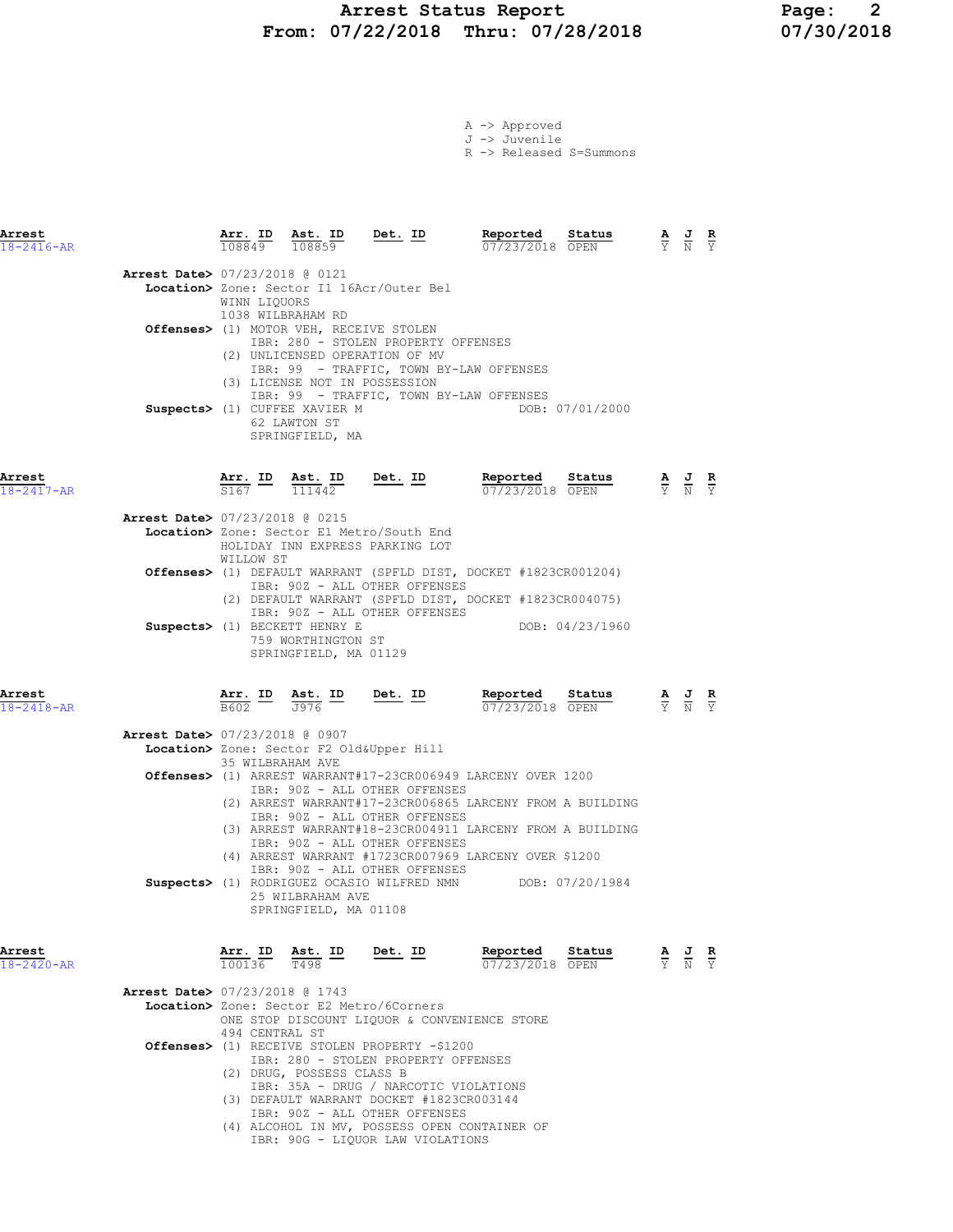## Arrest Status Report 1994 Page: 2018<br>07/22/2018 Thru: 07/28/2018 107/30/2018 From: 07/22/2018 Thru: 07/28/2018

|                            |                                          |                  |                                                                                   |                                                                                                    | A -> Approved<br>J -> Juvenile                                        |                                                                                                 |  |
|----------------------------|------------------------------------------|------------------|-----------------------------------------------------------------------------------|----------------------------------------------------------------------------------------------------|-----------------------------------------------------------------------|-------------------------------------------------------------------------------------------------|--|
|                            |                                          |                  |                                                                                   |                                                                                                    | R -> Released S=Summons                                               |                                                                                                 |  |
|                            |                                          |                  |                                                                                   |                                                                                                    |                                                                       |                                                                                                 |  |
|                            |                                          |                  |                                                                                   |                                                                                                    |                                                                       |                                                                                                 |  |
|                            |                                          |                  |                                                                                   |                                                                                                    |                                                                       |                                                                                                 |  |
|                            |                                          |                  | Suspects> (1) RODRIGUEZ JOSHUA<br>18 BROOKLINE AVE                                |                                                                                                    | DOB: 02/06/1978                                                       |                                                                                                 |  |
|                            |                                          |                  | SPRINGFIELD, MA                                                                   |                                                                                                    |                                                                       |                                                                                                 |  |
|                            |                                          |                  |                                                                                   |                                                                                                    |                                                                       |                                                                                                 |  |
|                            |                                          |                  |                                                                                   |                                                                                                    |                                                                       |                                                                                                 |  |
| Arrest                     |                                          |                  |                                                                                   | $\frac{\texttt{Arr. ID}}{100621}$ $\frac{\texttt{ Ast. ID}}{T725}$ $\frac{\texttt{Det. ID}}{T725}$ | Reported Status                                                       | $\frac{\mathbf{A}}{\mathbf{Y}}$ $\frac{\mathbf{J}}{\mathbf{N}}$ $\frac{\mathbf{R}}{\mathbf{Y}}$ |  |
| $18 - 2421 - AR$           |                                          |                  |                                                                                   |                                                                                                    | 07/23/2018 OPEN                                                       |                                                                                                 |  |
|                            | <b>Arrest Date&gt; 07/23/2018 @ 1802</b> |                  |                                                                                   |                                                                                                    |                                                                       |                                                                                                 |  |
|                            |                                          |                  | Location> Zone: Sector H1 Forest Park                                             |                                                                                                    |                                                                       |                                                                                                 |  |
|                            |                                          | EDGELAND ST      |                                                                                   |                                                                                                    |                                                                       |                                                                                                 |  |
|                            |                                          |                  | Offenses> (1) DRUG, POSSESS CLASS A                                               |                                                                                                    |                                                                       |                                                                                                 |  |
|                            |                                          |                  |                                                                                   | IBR: 35A - DRUG / NARCOTIC VIOLATIONS                                                              |                                                                       |                                                                                                 |  |
|                            |                                          |                  |                                                                                   | (2) UNLICENSED OPERATION OF MV                                                                     |                                                                       |                                                                                                 |  |
|                            |                                          |                  |                                                                                   |                                                                                                    | IBR: 99 - TRAFFIC, TOWN BY-LAW OFFENSES                               |                                                                                                 |  |
|                            | Suspects> (1) RIVERA MIGUEL              |                  | 225 BEECH                                                                         |                                                                                                    | DOB: 05/31/1955                                                       |                                                                                                 |  |
|                            |                                          |                  | HOLYOKE, MA 01040                                                                 |                                                                                                    |                                                                       |                                                                                                 |  |
|                            |                                          |                  |                                                                                   |                                                                                                    |                                                                       |                                                                                                 |  |
|                            |                                          |                  |                                                                                   |                                                                                                    |                                                                       |                                                                                                 |  |
| Arrest                     |                                          |                  |                                                                                   | $\frac{\texttt{Arr. ID}}{109869}$ $\frac{\texttt{ Ast. ID}}{T736}$ Det. ID                         | Reported Status                                                       | $\frac{\mathbf{A}}{\mathbf{Y}}$ $\frac{\mathbf{J}}{\mathbf{N}}$ $\frac{\mathbf{R}}{\mathbf{Y}}$ |  |
| 18-2422-AR                 |                                          |                  |                                                                                   |                                                                                                    | 07/23/2018 OPEN                                                       |                                                                                                 |  |
|                            | <b>Arrest Date&gt; 07/23/2018 @ 1802</b> |                  |                                                                                   |                                                                                                    |                                                                       |                                                                                                 |  |
|                            |                                          |                  |                                                                                   | Location> Zone: Sector A N. End/Memorial                                                           |                                                                       |                                                                                                 |  |
|                            |                                          | UNDER THE BRIDGE |                                                                                   |                                                                                                    |                                                                       |                                                                                                 |  |
|                            |                                          | GREENWICH ST     |                                                                                   |                                                                                                    |                                                                       |                                                                                                 |  |
|                            |                                          |                  |                                                                                   |                                                                                                    | <b>Offenses&gt;</b> (1) DEFAULT WARRANT (DOCKET# 1603CR000997 A&B)    |                                                                                                 |  |
|                            |                                          |                  |                                                                                   | IBR: 90Z - ALL OTHER OFFENSES                                                                      | DOB: 01/05/1978                                                       |                                                                                                 |  |
|                            | Suspects> (1) MORALES JUAN               |                  | 755 WORTHINGTON ST                                                                |                                                                                                    |                                                                       |                                                                                                 |  |
|                            |                                          |                  | SPRINGFIELD, MA                                                                   |                                                                                                    |                                                                       |                                                                                                 |  |
|                            |                                          |                  |                                                                                   |                                                                                                    |                                                                       |                                                                                                 |  |
|                            |                                          |                  |                                                                                   |                                                                                                    |                                                                       |                                                                                                 |  |
| Arrest<br>$18 - 2423 - AR$ |                                          |                  |                                                                                   | $\frac{\texttt{Arr. ID}}{106895}$ $\frac{\texttt{ Ast. ID}}{51390}$ Det. ID                        | Reported Status<br>07/23/2018 OPEN                                    | $\frac{\mathbf{A}}{\mathbf{Y}}$ $\frac{\mathbf{J}}{\mathbf{N}}$ $\frac{\mathbf{R}}{\mathbf{Y}}$ |  |
|                            |                                          |                  |                                                                                   |                                                                                                    |                                                                       |                                                                                                 |  |
|                            | Arrest Date> 07/23/2018 @ 1829           |                  |                                                                                   |                                                                                                    |                                                                       |                                                                                                 |  |
|                            |                                          |                  |                                                                                   | Location> Zone: Sector H2 Forest Park/EFP                                                          |                                                                       |                                                                                                 |  |
|                            |                                          | ALLEN ST         |                                                                                   |                                                                                                    |                                                                       |                                                                                                 |  |
|                            |                                          |                  |                                                                                   | Offenses> (1) ARREST WARRANT-1769CR001742                                                          |                                                                       |                                                                                                 |  |
|                            |                                          |                  |                                                                                   | IBR: 90Z - ALL OTHER OFFENSES                                                                      |                                                                       |                                                                                                 |  |
|                            |                                          |                  | Suspects> (1) BENNETT BARRY ALLEN<br>19 SHERWIN                                   |                                                                                                    | DOB: 09/03/1987                                                       |                                                                                                 |  |
|                            |                                          | WARE, MA         |                                                                                   |                                                                                                    |                                                                       |                                                                                                 |  |
|                            |                                          |                  |                                                                                   |                                                                                                    |                                                                       |                                                                                                 |  |
|                            |                                          |                  |                                                                                   |                                                                                                    |                                                                       |                                                                                                 |  |
| Arrest                     |                                          |                  | Ast. ID Det. ID<br>$\frac{\texttt{Arr.}}{100136}$ $\frac{\texttt{ Ast.}}{106895}$ |                                                                                                    | Reported<br>Status                                                    | $\frac{\mathbf{A}}{\mathbf{Y}}$ $\frac{\mathbf{J}}{\mathbf{N}}$ $\frac{\mathbf{R}}{\mathbf{Y}}$ |  |
| 18-2425-AR                 |                                          |                  |                                                                                   |                                                                                                    | 07/23/2018 OPEN                                                       |                                                                                                 |  |
|                            | <b>Arrest Date&gt; 07/23/2018 @ 1856</b> |                  |                                                                                   |                                                                                                    |                                                                       |                                                                                                 |  |
|                            |                                          |                  |                                                                                   | Location> Zone: Sector E1 Metro/South End                                                          |                                                                       |                                                                                                 |  |
|                            |                                          | MAPLE ST         |                                                                                   |                                                                                                    |                                                                       |                                                                                                 |  |
|                            |                                          |                  |                                                                                   |                                                                                                    | <b>Offenses&gt;</b> (1) FIREARM, CARRY WITHOUT LICENSE $c269$ \$10(a) |                                                                                                 |  |
|                            |                                          |                  |                                                                                   | IBR: 520 - WEAPON LAW VIOLATIONS                                                                   |                                                                       |                                                                                                 |  |
|                            |                                          |                  |                                                                                   | (2) POSSESSION AMMO W/O ID (MACE + AMMO)                                                           |                                                                       |                                                                                                 |  |
|                            |                                          |                  | (3) FIREARM, STORE IMPROP                                                         | IBR: 90Z - ALL OTHER OFFENSES                                                                      |                                                                       |                                                                                                 |  |
|                            |                                          |                  |                                                                                   | IBR: 520 - WEAPON LAW VIOLATIONS                                                                   |                                                                       |                                                                                                 |  |
|                            |                                          |                  |                                                                                   | (4) FIREARM SERIAL NO., DEFACE                                                                     |                                                                       |                                                                                                 |  |
|                            |                                          |                  |                                                                                   | IBR: 250 - COUNTERFEITING / FORGERY                                                                |                                                                       |                                                                                                 |  |
|                            |                                          |                  |                                                                                   |                                                                                                    | (5) FIREARM, CARRY WITHOUT LICENSE LOADED c269 s.10(n)                |                                                                                                 |  |
|                            |                                          |                  | Suspects> (1) DEWBERRY JARED TYRELL                                               | IBR: 520 - WEAPON LAW VIOLATIONS                                                                   | DOB: 06/28/1998                                                       |                                                                                                 |  |
|                            |                                          |                  |                                                                                   |                                                                                                    |                                                                       |                                                                                                 |  |

 16 GLENDALE RD AGAWAM, MA 01001

Arrest Arr. ID Ast. ID Det. ID Reported Status A J R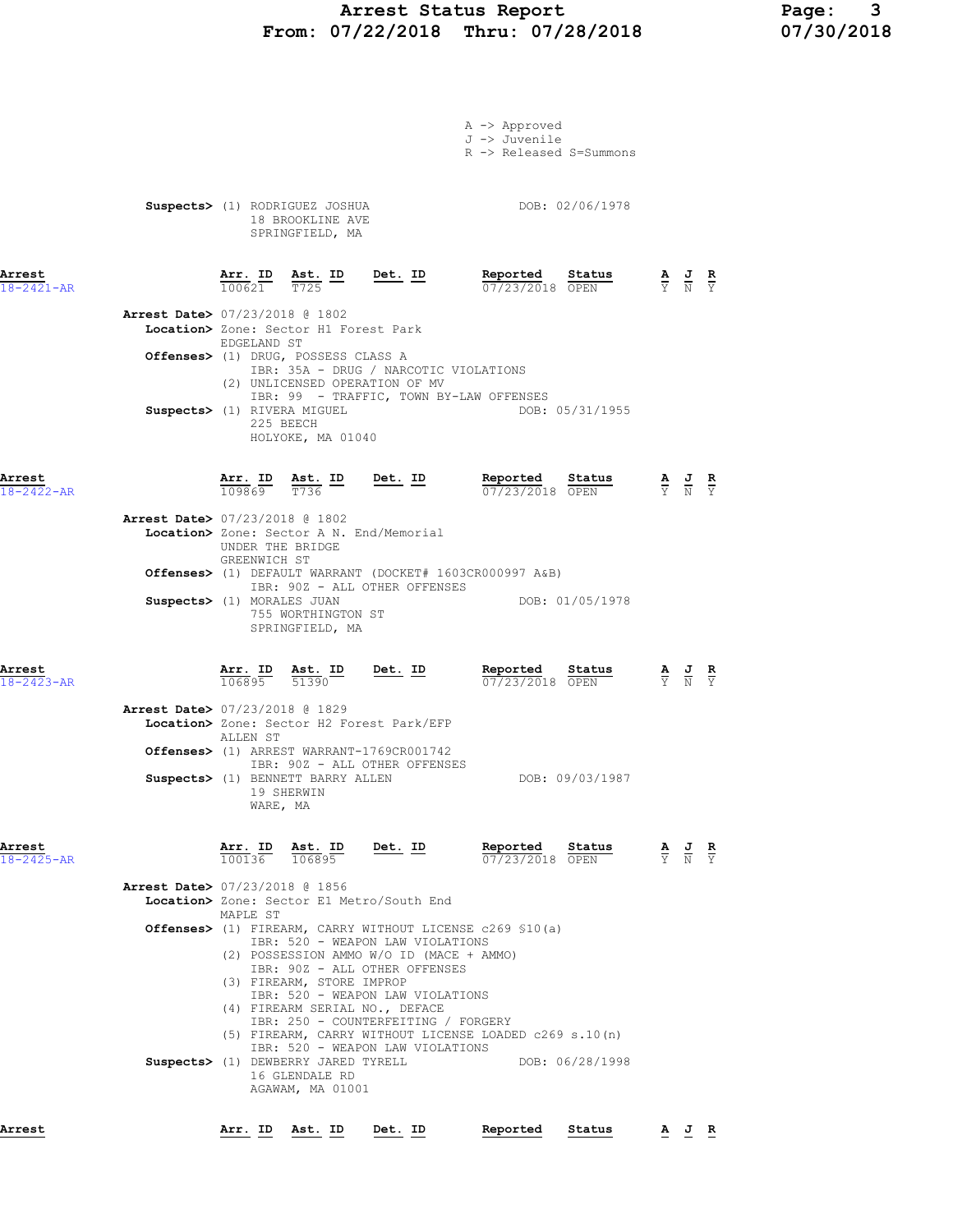#### Arrest Status Report Page: 4 From: 07/22/2018 Thru: 07/28/2018 07/30/2018

|                            |                                                                                                                                                                                                                                                                                                                                         | A -> Approved<br>J -> Juvenile<br>R -> Released S=Summons |                                                                                                 |                                                                                                 |  |
|----------------------------|-----------------------------------------------------------------------------------------------------------------------------------------------------------------------------------------------------------------------------------------------------------------------------------------------------------------------------------------|-----------------------------------------------------------|-------------------------------------------------------------------------------------------------|-------------------------------------------------------------------------------------------------|--|
| 18-2427-AR                 | 111413 109490                                                                                                                                                                                                                                                                                                                           | 07/23/2018 OPEN Y N Y                                     |                                                                                                 |                                                                                                 |  |
|                            | Arrest Date> 07/23/2018 @ 2100<br>Location> Zone: Sector E1 Metro/South End<br>MAIN ST                                                                                                                                                                                                                                                  |                                                           |                                                                                                 |                                                                                                 |  |
|                            | Offenses> (1) STOP/YIELD, FAIL TO<br>IBR: 99 - TRAFFIC, TOWN BY-LAW OFFENSES<br>(2) LICENSE SUSPENDED, OP MV WITH, SUBSQ.OFF<br>IBR: 99 - TRAFFIC, TOWN BY-LAW OFFENSES<br>(3) ALCOHOL IN MV, POSSESS OPEN CONTAINER OF<br>IBR: 90G - LIQUOR LAW VIOLATIONS<br>Suspects> (1) SALAS GUSTAVO<br>76 HAMPDEN IO ST<br>SPRINGFIELD, MA 01151 | DOB: 01/12/1983                                           |                                                                                                 |                                                                                                 |  |
| Arrest<br>$18 - 2428 - AR$ | $\frac{\texttt{Arr.}}{103389}$ $\frac{\texttt{ Ast.}}{106895}$<br><u>Det. ID</u>                                                                                                                                                                                                                                                        | Reported<br><u>Status</u><br>07/23/2018 OPEN              | $\frac{\mathbf{A}}{\mathbf{Y}}$ $\frac{\mathbf{J}}{\mathbf{N}}$ $\frac{\mathbf{R}}{\mathbf{N}}$ |                                                                                                 |  |
|                            | Arrest Date> 07/23/2018 @ 2152<br>Location> Zone: Sector F2 Old&Upper Hill<br>STATE ST                                                                                                                                                                                                                                                  |                                                           |                                                                                                 |                                                                                                 |  |
|                            | Offenses> (1) ARREST WARRANT (1823CR003934)<br>IBR: 90Z - ALL OTHER OFFENSES<br>Suspects> (1) BROWN GEORGE G                                                                                                                                                                                                                            | DOB: 06/21/1963                                           |                                                                                                 |                                                                                                 |  |
|                            | 24 MONTGOMERY ST<br>SPRINGFIELD, MA 01151                                                                                                                                                                                                                                                                                               |                                                           |                                                                                                 |                                                                                                 |  |
| Arrest<br>$18 - 2429 - AR$ | $\frac{\texttt{Arr.}}{\text{E144}}$ ID $\frac{\texttt{ Ast.}}{\text{L868}}$ ID<br><u>Det.</u> ID                                                                                                                                                                                                                                        | Reported<br>Status<br>07/23/2018 OPEN                     |                                                                                                 | $\frac{\mathbf{A}}{\mathbf{Y}}$ $\frac{\mathbf{J}}{\mathbf{N}}$ $\frac{\mathbf{R}}{\mathbf{Y}}$ |  |
|                            | <b>Arrest Date&gt; 07/23/2018 @ 2221</b><br>Location> Zone: Sector H2 Forest Park/EFP<br>HERMAN ST                                                                                                                                                                                                                                      |                                                           |                                                                                                 |                                                                                                 |  |
|                            | Offenses> (1) ARREST WARRANT<br>IBR: 90Z - ALL OTHER OFFENSES<br>(2) ARREST WARRANT<br>IBR: 90Z - ALL OTHER OFFENSES<br>(3) SPEEDING<br>IBR: 99 - TRAFFIC, TOWN BY-LAW OFFENSES                                                                                                                                                         |                                                           |                                                                                                 |                                                                                                 |  |
|                            | (4) LICENSE SUSPENDED, OP MV WITH<br>IBR: 99 - TRAFFIC, TOWN BY-LAW OFFENSES<br>Suspects> (1) FEE DAMOND<br>101 WASHINGTON ST Apt. #2F<br>SPRINGFIELD, MA                                                                                                                                                                               | DOB: 08/28/1977                                           |                                                                                                 |                                                                                                 |  |
| Arrest<br>$18 - 2431 - AR$ | $\frac{\texttt{Arr.}}{\texttt{B602}}$ ID $\frac{\texttt{ Ast.}}{\texttt{K183}}$ ID<br>Det. ID                                                                                                                                                                                                                                           | Reported<br>Status<br>$\frac{1}{07/24/2018}$ OPEN         |                                                                                                 | $\frac{\mathbf{A}}{\mathbf{Y}}$ $\frac{\mathbf{J}}{\mathbf{N}}$ $\frac{\mathbf{R}}{\mathbf{Y}}$ |  |
|                            | Arrest Date> 07/24/2018 @ 1020<br>Location> Zone: Sector F2 Old&Upper Hill<br>15 NORFOLK ST                                                                                                                                                                                                                                             |                                                           |                                                                                                 |                                                                                                 |  |
|                            | Offenses> (1) DEFAULT WARRANT<br>IBR: 90Z - ALL OTHER OFFENSES                                                                                                                                                                                                                                                                          |                                                           |                                                                                                 |                                                                                                 |  |
|                            | Suspects> (1) JORDAN DENNIS TYROD<br>15 NORFOLK ST<br>SPRINGFIELD, MA                                                                                                                                                                                                                                                                   | DOB: 05/28/1990                                           |                                                                                                 |                                                                                                 |  |
| Arrest<br>$18 - 2436 - AR$ | $\frac{\texttt{Arr.}}{112455}$ $\frac{\texttt{lab}}{102820}$<br>Det. ID                                                                                                                                                                                                                                                                 | Reported<br>Status<br>07/24/2018 OPEN                     |                                                                                                 | $\frac{\mathbf{A}}{\mathbf{Y}}$ $\frac{\mathbf{J}}{\mathbf{N}}$ $\frac{\mathbf{R}}{\mathbf{Y}}$ |  |
|                            | <b>Arrest Date&gt; 07/24/2018 @ 1700</b><br>Location> Zone: Sector H2 Forest Park/EFP<br>FOREST PARK LIQUORS INC                                                                                                                                                                                                                        |                                                           |                                                                                                 |                                                                                                 |  |

594 SUMNER AVE

Offenses> (1) TRESPASS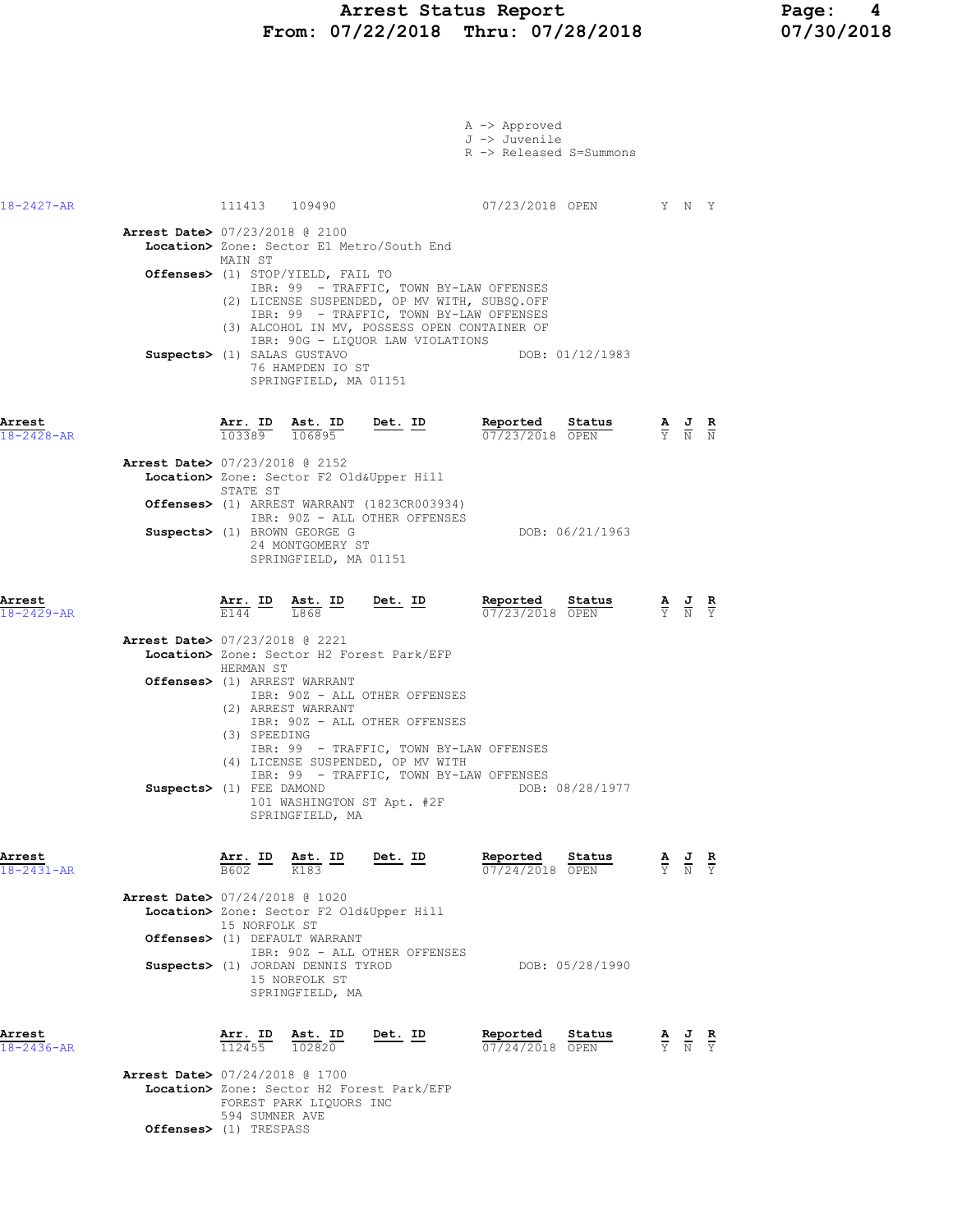# Arrest Status Report Page: 5 From: 07/22/2018 Thru: 07/28/2018 07/30/2018

|                            | A -> Approved<br>J -> Juvenile<br>R -> Released S=Summons                                                                                                                                                                                                                                                                                                                                                                                                                                                                                                                                               |                                                                                                       |                                                |  |
|----------------------------|---------------------------------------------------------------------------------------------------------------------------------------------------------------------------------------------------------------------------------------------------------------------------------------------------------------------------------------------------------------------------------------------------------------------------------------------------------------------------------------------------------------------------------------------------------------------------------------------------------|-------------------------------------------------------------------------------------------------------|------------------------------------------------|--|
|                            | IBR: 90J - TRESPASS OF REAL PROPERTY<br>(2) MUNICIPAL BY-LAW OR ORDINANCE VIOLATION<br>IBR: 90Z - ALL OTHER OFFENSES<br>Suspects> (1) OTERO NEREIDA<br>DOB: 06/01/1965<br>51 LESTER ST Apt. #1ST<br>SPRINGFIELD, MA                                                                                                                                                                                                                                                                                                                                                                                     |                                                                                                       |                                                |  |
| Arrest<br>18-2437-AR       | $\frac{\texttt{Arr.}}{100136}$ $\frac{\texttt{ Ast.}}{101937}$ Det. ID<br>Reported<br>Status<br>07/24/2018 OPEN                                                                                                                                                                                                                                                                                                                                                                                                                                                                                         | $\frac{\mathbf{A}}{\mathbf{Y}}$ $\frac{\mathbf{J}}{\mathbf{N}}$ $\frac{\mathbf{K}}{\mathbf{N}}$       |                                                |  |
|                            | Arrest Date> 07/24/2018 @ 1754<br>Location> Zone: Sector F1 McKnight/Bay<br>STATE ST                                                                                                                                                                                                                                                                                                                                                                                                                                                                                                                    |                                                                                                       |                                                |  |
|                            | Offenses> (1) RESIST ARREST<br>IBR: 13B - SIMPLE ASSAULT<br>(2) MOTOR VEH, MALICIOUS DAMAGE TO                                                                                                                                                                                                                                                                                                                                                                                                                                                                                                          |                                                                                                       |                                                |  |
|                            | IBR: 290 - DESTRUCTION / DAMAGE / VANDALI<br>(3) WITNESS, INTIMIDATE<br>IBR: 13C - INTIMIDATION<br>DOB: 11/06/1970<br>Suspects> (1) SMITH FREDRICK S<br>46 MILLER ST<br>SPRINGFIELD, MA 01109-3308                                                                                                                                                                                                                                                                                                                                                                                                      |                                                                                                       |                                                |  |
| Arrest<br>$18 - 2439 - AR$ | <u>Det. ID</u><br>Reported<br>Status<br>$\frac{\texttt{Arr.}}{106661}$<br>$\frac{\text{Ast.}}{W254}$ ID<br>07/24/2018 OPEN                                                                                                                                                                                                                                                                                                                                                                                                                                                                              | $\frac{\mathbf{A}}{\overline{Y}}$ $\frac{\mathbf{J}}{\overline{N}}$ $\frac{\mathbf{R}}{\overline{Y}}$ |                                                |  |
|                            | Arrest Date> 07/24/2018 @ 1835<br>Location> Zone: Sector F2 Old&Upper Hill<br>75 TYLER ST<br>Offenses> (1) DRUG, POSSESS CLASS A<br>IBR: 35A - DRUG / NARCOTIC VIOLATIONS<br>(2) TURN, IMPROPER<br>IBR: 99 - TRAFFIC, TOWN BY-LAW OFFENSES<br>Suspects> (1) BOETTCHER BRAD<br>DOB: 10/10/1969<br>HOMELESS                                                                                                                                                                                                                                                                                               |                                                                                                       |                                                |  |
| Arrest                     | OTHER, UK<br>Arr. ID<br>Reported<br>Ast. ID<br>Det. ID<br>Status                                                                                                                                                                                                                                                                                                                                                                                                                                                                                                                                        | $\frac{\mathbf{A}}{\overline{Y}}$                                                                     | $\frac{J}{N}$<br>$rac{\mathbf{R}}{\mathbf{Y}}$ |  |
| $18 - 2440 - AR$           | 106661<br>W <sub>254</sub><br>07/24/2018 OPEN<br><b>Arrest Date&gt; 07/24/2018 @ 1835</b><br>Location> Zone: Sector F2 Old&Upper Hill<br>75 TYLER ST<br>Offenses> (1) DANGEROUS WEAPON, CARRY<br>IBR: 520 - WEAPON LAW VIOLATIONS<br>(2) SEAT BELT, FAIL WEAR<br>IBR: 99 - TRAFFIC, TOWN BY-LAW OFFENSES<br>Suspects> (1) RIVAS GABRIEL MANUEL<br>DOB: 12/17/1983<br>26 DEMOND AVE<br>SPRINGFIELD, MA                                                                                                                                                                                                   |                                                                                                       |                                                |  |
| Arrest<br>18-2441-AR       | $\underbrace{Arr.}$ ID $\underbrace{ Ast.}$ ID Det. ID<br><b>Reported Status A J R</b> 07/24/2018 OPEN $\frac{1}{Y}$ <b>N N</b><br>$\overline{101483}$ $\overline{111388}$<br><b>Arrest Date&gt; 07/24/2018 @ 2021</b><br>Location> Zone: Sector F1 McKnight/Bay<br>STATE ST<br>Offenses> (1) DRUG, POSSESS CLASS A<br>IBR: 35A - DRUG / NARCOTIC VIOLATIONS<br>(2) REGISTRATION SUSPENDED, OP MV WITH<br>IBR: 99 - TRAFFIC, TOWN BY-LAW OFFENSES<br>(3) UNINSURED MOTOR VEHICLE<br>IBR: 99 - TRAFFIC, TOWN BY-LAW OFFENSES<br>(4) LICENSE NOT IN POSSESSION<br>IBR: 99 - TRAFFIC, TOWN BY-LAW OFFENSES |                                                                                                       |                                                |  |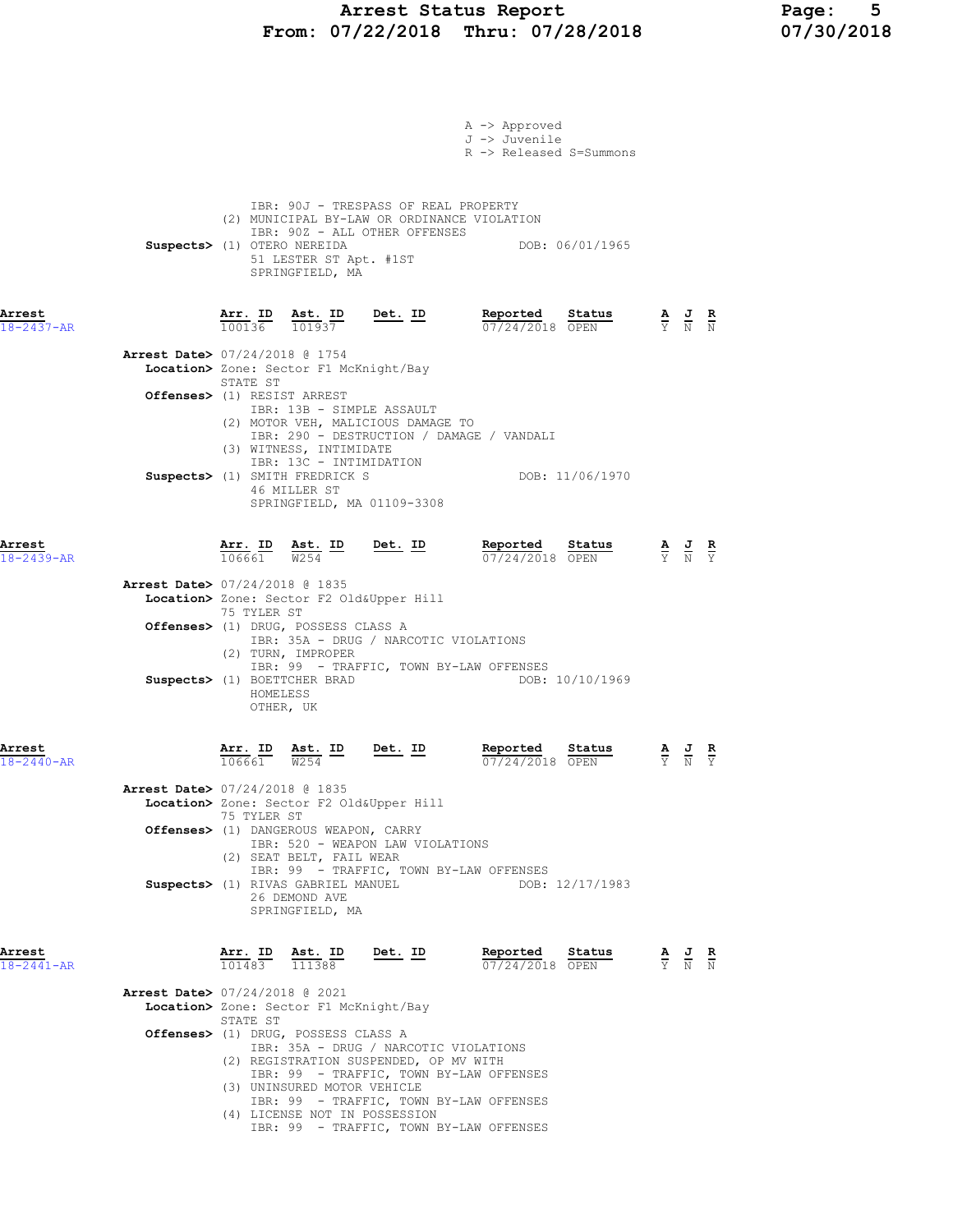# Arrest Status Report Page: 6 From: 07/22/2018 Thru: 07/28/2018

|                                                                        |                   |                                                                                                                                                                             |                                                                          | A -> Approved<br>J -> Juvenile<br>R -> Released S=Summons                                                                                                                                                                                                                                                                                                            |                                                                                                          |  |  |
|------------------------------------------------------------------------|-------------------|-----------------------------------------------------------------------------------------------------------------------------------------------------------------------------|--------------------------------------------------------------------------|----------------------------------------------------------------------------------------------------------------------------------------------------------------------------------------------------------------------------------------------------------------------------------------------------------------------------------------------------------------------|----------------------------------------------------------------------------------------------------------|--|--|
|                                                                        |                   | Suspects> (1) GRIFFIN JAIME<br>7 RANDALL PL<br>SPRINGFIELD, MA                                                                                                              |                                                                          | DOB: 06/09/1993                                                                                                                                                                                                                                                                                                                                                      |                                                                                                          |  |  |
| Arrest<br>$18 - 2442 - AR$<br><b>Arrest Date&gt; 07/24/2018 @ 2030</b> | R750 101940       | $Arr.$ ID Ast. ID                                                                                                                                                           | $Det. ID$<br>Location> Zone: Sector H2 Forest Park/EFP                   |                                                                                                                                                                                                                                                                                                                                                                      |                                                                                                          |  |  |
|                                                                        | SUMNER AVE        | Suspects> (1) FONTANEZ CARLOS JR<br>132 WEST ALVORD ST<br>SPRINGFIELD, MA 01108                                                                                             | IBR: 90Z - ALL OTHER OFFENSES                                            | <b>Offenses&gt;</b> (1) WARRANT DOCKET #1823CR003459 SPRINGFIELD                                                                                                                                                                                                                                                                                                     | DOB: 02/02/1999                                                                                          |  |  |
| Arrest<br>$18 - 2444 - AR$                                             |                   |                                                                                                                                                                             | $\frac{\text{Arr. ID}}{112447}$ $\frac{\text{ Ast. ID}}{106895}$ Det. ID | <b>Reported Status A J R</b><br>$\frac{07}{24/2018}$ OPEN $\frac{1}{2}$ N N                                                                                                                                                                                                                                                                                          |                                                                                                          |  |  |
| Arrest Date> 07/24/2018 @ 2245                                         | FEDERAL ST        | Location> Zone: Sector F1 McKnight/Bay                                                                                                                                      |                                                                          |                                                                                                                                                                                                                                                                                                                                                                      |                                                                                                          |  |  |
|                                                                        |                   | Offenses> (1) DEFAULT WARRANT<br>(2) STOP/YIELD, FAIL TO<br>(3) LICENSE NOT IN POSSESSION<br>Suspects> (1) O'CONNER DEANA MARIE<br>12 MATTOON ST Apt. #7<br>SPRINGFIELD, MA | IBR: 90Z - ALL OTHER OFFENSES<br>(4) LICENSE SUSPENDED, OP MV WITH       | IBR: 99 - TRAFFIC, TOWN BY-LAW OFFENSES<br>IBR: 99 - TRAFFIC, TOWN BY-LAW OFFENSES<br>IBR: 99 - TRAFFIC, TOWN BY-LAW OFFENSES<br>DOB: 05/24/1985                                                                                                                                                                                                                     |                                                                                                          |  |  |
| Arrest<br>$18 - 2445 - AR$                                             |                   |                                                                                                                                                                             |                                                                          | $\frac{\texttt{Arr.}}{\texttt{S167}}\quad\frac{\texttt{ID}}{\texttt{109860}}\quad\frac{\texttt{Det.}}{\texttt{D}}\quad\frac{\texttt{ID}}{\texttt{D}}\qquad\qquad\frac{\texttt{Reported}}{\texttt{07/24/2018}}\quad\frac{\texttt{Status}}{\texttt{OPEN}}\quad\qquad\frac{\texttt{A}}{\texttt{Y}}\quad\frac{\texttt{J}}{\texttt{N}}\quad\frac{\texttt{R}}{\texttt{N}}$ |                                                                                                          |  |  |
| <b>Arrest Date&gt; 07/24/2018 @ 2325</b>                               | FORT PLEASANT AVE | Location> Zone: Sector H1 Forest Park<br>Offenses> (1) STOP/YIELD, FAIL TO                                                                                                  | (2) LICENSE SUSPENDED, OP MV WITH                                        | IBR: 99 - TRAFFIC, TOWN BY-LAW OFFENSES<br>IBR: 99 - TRAFFIC, TOWN BY-LAW OFFENSES                                                                                                                                                                                                                                                                                   |                                                                                                          |  |  |
|                                                                        |                   | Suspects> (1) CONCEPCION AYEICHA A<br>52 MOUNTAINVIEW ST<br>SPRINGFIELD, MA 01151                                                                                           | IBR: 90Z - ALL OTHER OFFENSES<br>IBR: 90Z - ALL OTHER OFFENSES           | (3) STRAIGHT WARRANT (DOCKET #1823CR003461)<br>(4) STRAIGHT WARRANT (DOCKET #1823CR002231)                                                                                                                                                                                                                                                                           | DOB: 02/08/1997                                                                                          |  |  |
| Arrest<br>$18 - 2448 - AR$<br>Arrest Date> 07/25/2018 @ 0159           |                   | $\frac{\texttt{Arr.}}{112447}$ $\frac{\texttt{lab}}{101953}$                                                                                                                | Det. ID                                                                  | Reported Status                                                                                                                                                                                                                                                                                                                                                      | <b>Reported</b> Status $\frac{A}{07/25/2018}$ $\frac{B}{0PEN}$ $\frac{A}{Y}$ $\frac{J}{N}$ $\frac{R}{Y}$ |  |  |
|                                                                        | MAIN ST           | J & J MOBIL SERVICE                                                                                                                                                         | Location> Zone: Sector A N. End/Memorial                                 |                                                                                                                                                                                                                                                                                                                                                                      |                                                                                                          |  |  |
|                                                                        |                   | (2) MARKED LANES VIOLATION                                                                                                                                                  |                                                                          | Offenses> (1) SPEEDING RATE OF SPEED GREATER THAN WAS REASONABLE AND PROPER c90 \$17<br>IBR: 99 - TRAFFIC, TOWN BY-LAW OFFENSES<br>IBR: 99 - TRAFFIC, TOWN BY-LAW OFFENSES                                                                                                                                                                                           |                                                                                                          |  |  |

- (3) FIREARM, CARRY WITHOUT LICENSE
- IBR: 520 WEAPON LAW VIOLATIONS
- (4) POSSESSION AMMO W/O ID (MACE + AMMO)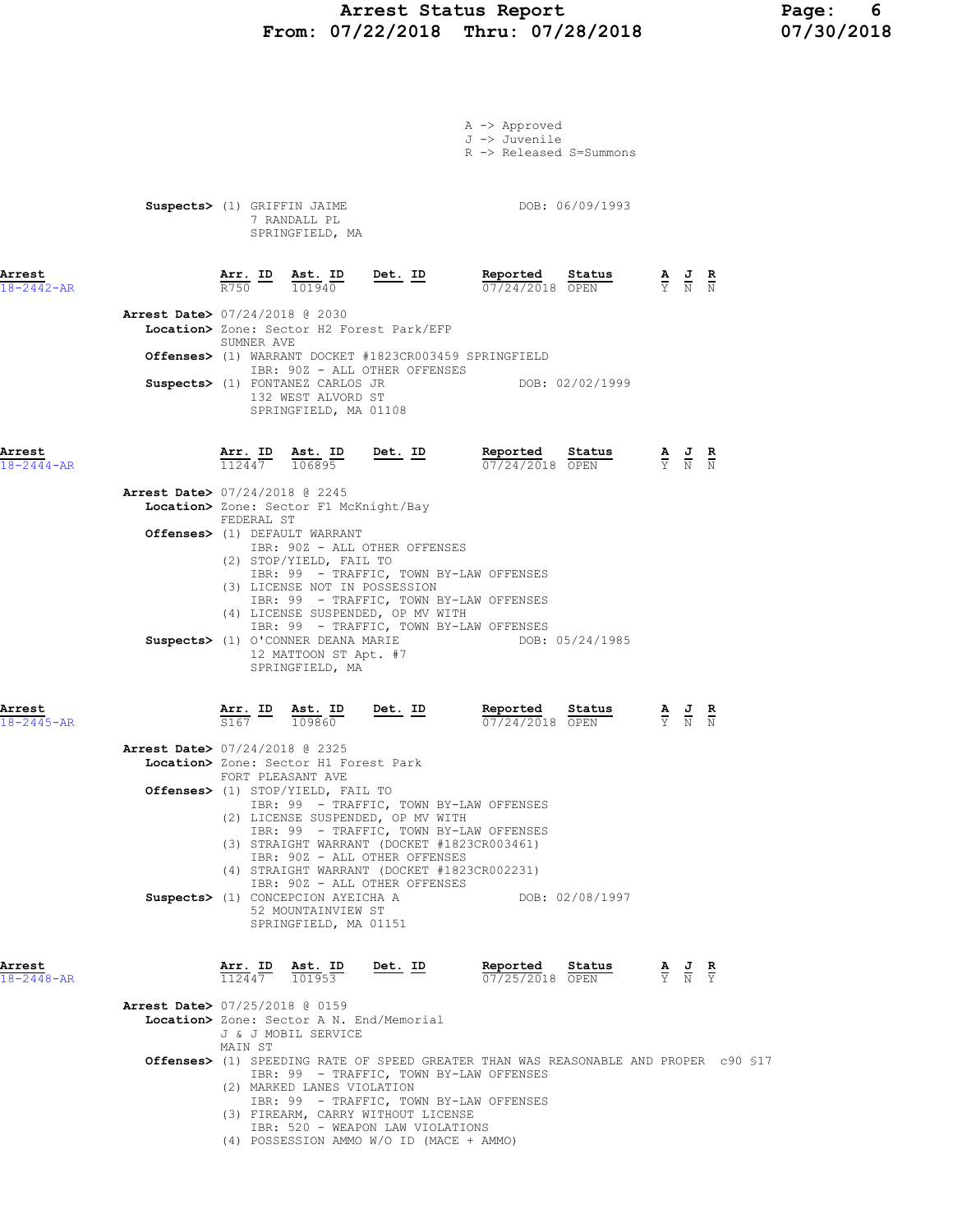# Arrest Status Report Page: 7 From: 07/22/2018 Thru: 07/28/2018 07/30/2018

|                            |                                                                                                                                                                                                                                                        | A -> Approved<br>J -> Juvenile                                                     |                                                                                                                 |
|----------------------------|--------------------------------------------------------------------------------------------------------------------------------------------------------------------------------------------------------------------------------------------------------|------------------------------------------------------------------------------------|-----------------------------------------------------------------------------------------------------------------|
|                            |                                                                                                                                                                                                                                                        | R -> Released S=Summons                                                            |                                                                                                                 |
|                            | IBR: 520 - WEAPON LAW VIOLATIONS<br>(5) FIREARM WITHIN 500 FT OF DWELLING<br>IBR: 520 - WEAPON LAW VIOLATIONS<br>(6) DANGEROUS WEAPON, CARRY<br>IBR: 520 - WEAPON LAW VIOLATIONS<br>Suspects> (1) FIGUEROA ABIMAEL T<br>21 MAPLE ST<br>EASTHAMPDEN, MA |                                                                                    | DOB: 11/06/1990                                                                                                 |
| Arrest<br>$18 - 2450 - AR$ | Arr. ID<br>$\frac{\texttt{Ast.}}{\texttt{P642}}$ ID<br>100696                                                                                                                                                                                          | Det. ID<br>Reported<br>07/25/2018 OPEN                                             | Status<br>$\frac{\mathbf{A}}{\overline{Y}}$ $\frac{\mathbf{J}}{\overline{N}}$ $\frac{\mathbf{R}}{\overline{Y}}$ |
|                            | <b>Arrest Date&gt; 07/25/2018 @ 1450</b><br>Location> Zone: Sector F1 McKnight/Bay<br>556 ST JAMES AVE<br>Offenses> (1) TRESPASS                                                                                                                       |                                                                                    |                                                                                                                 |
|                            | IBR: 90J - TRESPASS OF REAL PROPERTY<br>IBR: 90Z - ALL OTHER OFFENSES<br>Suspects> (1) LUKASIK ROBERT J<br>556 ST JAMES AVE<br>SPRINGFIELD, MA                                                                                                         | (2) Violation of a Harassment Prevention Order (HPO)<br>DOB: 05/22/1968            |                                                                                                                 |
| Arrest<br>$18 - 2451 - AR$ | <u>Arr.</u> ID<br>Ast. ID<br>106667<br>K456                                                                                                                                                                                                            | Reported<br><u>Det. ID</u><br>07/25/2018 OPEN                                      | Status<br>$\frac{\mathbf{A}}{\mathbf{Y}}$ $\frac{\mathbf{J}}{\mathbf{N}}$ $\frac{\mathbf{R}}{\mathbf{Y}}$       |
|                            | <b>Arrest Date&gt; 07/25/2018 @ 1100</b><br>Location> Zone: Sector E1 Metro/South End<br>MAIN ST<br>Offenses> (1) DRUG, POSSESS CLASS B                                                                                                                |                                                                                    |                                                                                                                 |
|                            | Suspects> (1) ANNETTE BRIAN A<br>134 UNION ST Apt. #79<br>WESTFIELD, MA 01085                                                                                                                                                                          | IBR: 35A - DRUG / NARCOTIC VIOLATIONS                                              | DOB: 10/10/1987                                                                                                 |
| Arrest<br>$18 - 2452 - AR$ | <u>Arr.</u> ID<br>Ast. ID<br>111525<br>111388                                                                                                                                                                                                          | Reported<br>Det. ID<br>07/25/2018 OPEN                                             | Status<br>$\frac{\mathbf{A}}{\mathbf{Y}}$ $\frac{\mathbf{J}}{\mathbf{N}}$                                       |
|                            | Arrest Date> 07/25/2018 @ 1745<br>Location> Zone: Sector F1 McKnight/Bay<br>OAK GROVE AVE                                                                                                                                                              |                                                                                    |                                                                                                                 |
|                            | Offenses> (1) ARREST WARRANT (OP ON SUS LICENSE)<br>IBR: 90Z - ALL OTHER OFFENSES<br>(2) ARREST WARRANT (OP ON REV LICENSE)<br>IBR: 90Z - ALL OTHER OFFENSES<br>(3) LICENSE SUSPENDED, OP MV WITH                                                      | IBR: 99 - TRAFFIC, TOWN BY-LAW OFFENSES                                            |                                                                                                                 |
|                            | (4) UNINSURED MOTOR VEHICLE<br>(5) UNREGISTERED MOTOR VEHICLE<br>Suspects> (1) BONILLA ALEXANDER<br>23 WAIT ST Apt. #1FL                                                                                                                               | IBR: 99 - TRAFFIC, TOWN BY-LAW OFFENSES<br>IBR: 99 - TRAFFIC, TOWN BY-LAW OFFENSES | DOB: 01/18/1988                                                                                                 |
| Arrest<br>$18 - 2454 - AR$ | SPRINGFIELD, MA<br>Arr. <u>ID</u><br><u>Ast. ID</u><br>109869<br>108863                                                                                                                                                                                | <u>Det. ID</u><br>Reported<br>07/25/2018 OPEN                                      | Status<br>$\frac{\mathbf{A}}{\mathbf{Y}}$ $\frac{\mathbf{J}}{\mathbf{N}}$ $\frac{\mathbf{R}}{\mathbf{Y}}$       |
|                            | Arrest Date> 07/25/2018 @ 1759<br>Location> Zone: Sector A N. End/Memorial<br>NORTH END BRIDGE<br>WEST ST                                                                                                                                              |                                                                                    |                                                                                                                 |
|                            | IBR: 90Z - ALL OTHER OFFENSES<br>Suspects> (1) GARRETT WILLIAM FRANCIS                                                                                                                                                                                 | Offenses> (1) DEFAULT WARRANT (DOCKET #1823CR003224 SHOPLIFTING)                   | DOB: 12/06/1972                                                                                                 |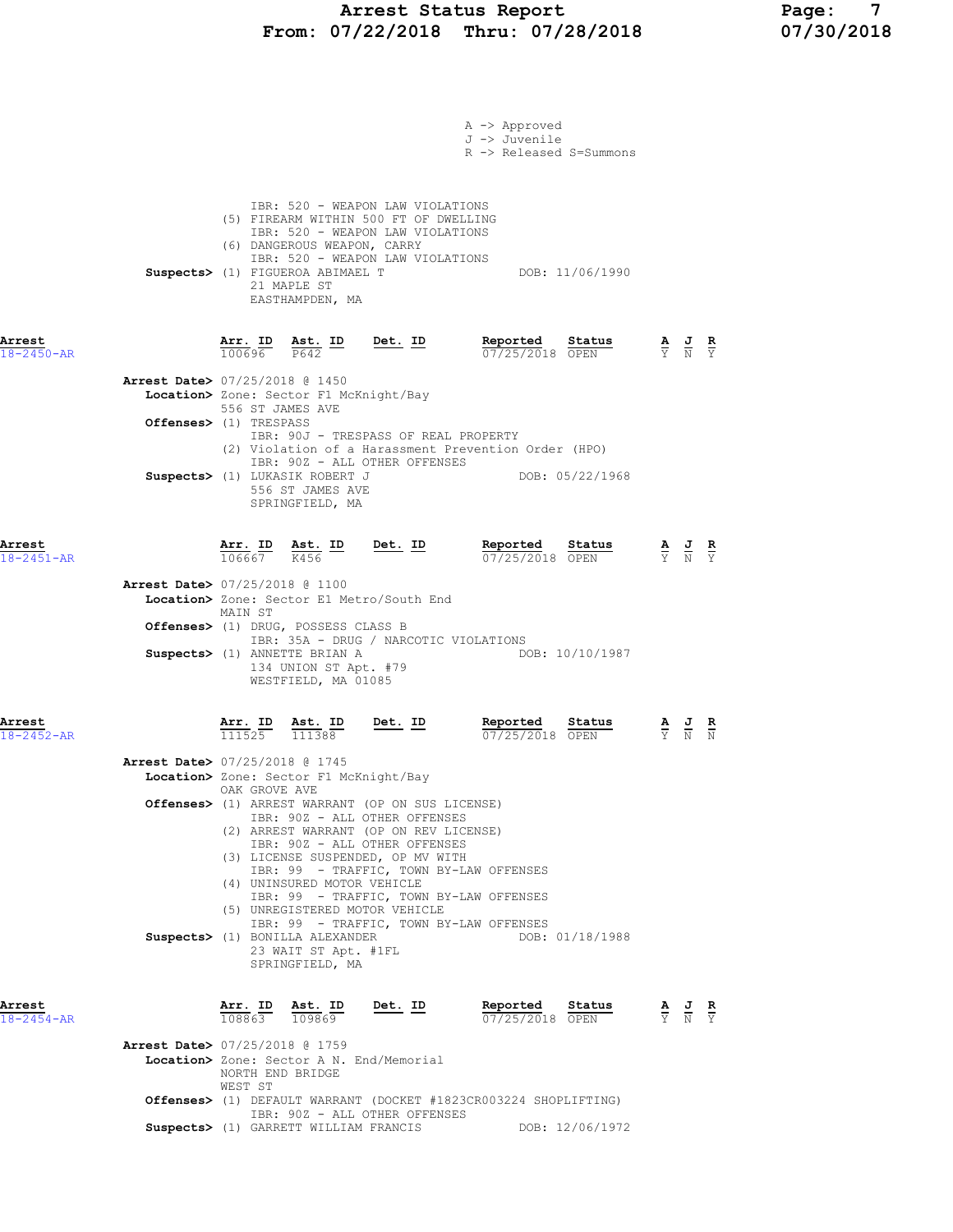## Arrest Status Report 1994 Page: 8<br>37/22/2018 Thru: 07/28/2018 107/30/2018 From: 07/22/2018 Thru: 07/28/2018

|                                          |                             |                                                                                       |                                                                                                                             | A -> Approved<br>J -> Juvenile<br>R -> Released S=Summons |                 |                                                                                                 |  |
|------------------------------------------|-----------------------------|---------------------------------------------------------------------------------------|-----------------------------------------------------------------------------------------------------------------------------|-----------------------------------------------------------|-----------------|-------------------------------------------------------------------------------------------------|--|
|                                          |                             | ***UNKNOWN***<br>SPRINGFIELD, MA                                                      |                                                                                                                             |                                                           |                 |                                                                                                 |  |
| Arrest<br>$18 - 2455 - AR$               | 106667 K456                 |                                                                                       | Arr. ID Ast. ID Det. ID                                                                                                     | Reported<br>07/25/2018 OPEN                               | Status          | $\frac{\mathbf{A}}{\mathbf{Y}}$ $\frac{\mathbf{J}}{\mathbf{N}}$ $\frac{\mathbf{R}}{\mathbf{Y}}$ |  |
| <b>Arrest Date&gt; 07/25/2018 @ 1630</b> |                             | Location> Zone: Sector H1 Forest Park<br>11 CHASE AVE Apt. #2NDFL                     |                                                                                                                             |                                                           |                 |                                                                                                 |  |
|                                          |                             |                                                                                       | Offenses> (1) DEFAULT WARRANT, FTA CH. 90 OFFENSES<br>IBR: 90Z - ALL OTHER OFFENSES<br>(2) DRUG, POSSESS TO DISTRIB CLASS B |                                                           |                 |                                                                                                 |  |
|                                          |                             | (4) DRUG, DISTRIBUTE CLASS B                                                          | IBR: 35A - DRUG / NARCOTIC VIOLATIONS<br>(3) UNLICENSED OPERATION OF MV                                                     | IBR: 99 - TRAFFIC, TOWN BY-LAW OFFENSES                   |                 |                                                                                                 |  |
|                                          |                             | (5) DRUG, DISTRIBUTE CLASS B<br>(6) DRUG, DISTRIBUTE CLASS B                          | IBR: 35A - DRUG / NARCOTIC VIOLATIONS<br>IBR: 35A - DRUG / NARCOTIC VIOLATIONS<br>IBR: 35A - DRUG / NARCOTIC VIOLATIONS     |                                                           |                 |                                                                                                 |  |
|                                          |                             | Suspects> (1) SMITH BRIAN KEITH<br>126 FORT PLEASANT AVE<br>SPRINGFIELD, MA           | (7) CONSPIRACY TO VIOLATE DRUG LAW<br>IBR: 90Z - ALL OTHER OFFENSES                                                         |                                                           | DOB: 05/01/1992 |                                                                                                 |  |
| Arrest<br>$18 - 2456 - AR$               | 103507                      |                                                                                       | Arr. ID Ast. ID Det. ID                                                                                                     | Reported<br>07/25/2018 OPEN                               | Status          | $\frac{\mathbf{A}}{\mathbf{Y}}$ $\frac{\mathbf{J}}{\mathbf{N}}$ $\frac{\mathbf{R}}{\mathbf{N}}$ |  |
| <b>Arrest Date&gt; 07/25/2018 @ 1830</b> | MARSHALLS<br>1400 BOSTON RD |                                                                                       | Location> Zone: Sector G2 P.P./Boston Rd.                                                                                   |                                                           |                 |                                                                                                 |  |
|                                          |                             | IBR: 23C - SHOPLIFTING                                                                | Offenses> (1) SHOPLIFTING \$100+ BY ASPORTATION<br>(2) FALSE NAME/SSN, ARRESTEE FURNISH<br>IBR: 90Z - ALL OTHER OFFENSES    |                                                           |                 |                                                                                                 |  |
|                                          | Suspects> (1) RIVERA NURY   | 22 PROSPECT ST<br>DETROIT, MI                                                         |                                                                                                                             |                                                           | DOB: 09/20/1987 |                                                                                                 |  |
| Arrest<br>$18 - 2457 - AR$               |                             | $\frac{\texttt{Arr.}}{106667}$ $\frac{\texttt{lab}}{106103}$                          | Det. ID                                                                                                                     | Reported<br>07/25/2018 OPEN                               | Status          | $\frac{\mathbf{A}}{\mathbf{Y}}$ $\frac{\mathbf{J}}{\mathbf{N}}$ $\frac{\mathbf{R}}{\mathbf{Y}}$ |  |
| <b>Arrest Date&gt; 07/25/2018 @ 1600</b> |                             | Location> Zone: Sector H1 Forest Park<br>102 FORT PLEASANT AVE                        |                                                                                                                             |                                                           |                 |                                                                                                 |  |
|                                          |                             | Offenses> (1) DRUG, POSSESS CLASS A<br>Suspects> (1) BRETON CHELSEA<br>59 GLENDALE RD | IBR: 35A - DRUG / NARCOTIC VIOLATIONS                                                                                       |                                                           | DOB: 07/02/1984 |                                                                                                 |  |
|                                          |                             | AGAWAM, MA 01001                                                                      |                                                                                                                             |                                                           |                 |                                                                                                 |  |
| Arrest<br>$18 - 2458 - AR$               | $106667$ K456               | Arr. ID Ast. ID                                                                       | Det. ID                                                                                                                     | Reported<br>07/25/2018 OPEN                               | Status          | $\frac{\mathbf{A}}{\mathbf{Y}}$ $\frac{\mathbf{J}}{\mathbf{N}}$ $\frac{\mathbf{R}}{\mathbf{Y}}$ |  |
| <b>Arrest Date&gt; 07/25/2018 @ 1630</b> |                             | Location> Zone: Sector H1 Forest Park<br>11 CHASE AVE Apt. #2NDFL                     | Offenses> (1) DRUG, POSSESS TO DISTRIB CLASS B<br>IBR: 35A - DRUG / NARCOTIC VIOLATIONS                                     |                                                           |                 |                                                                                                 |  |

(2) LICENSE SUSPENDED, OP MV WITH

(3) DRUG, DISTRIBUTE CLASS B

IBR: 99 - TRAFFIC, TOWN BY-LAW OFFENSES

IBR: 35A - DRUG / NARCOTIC VIOLATIONS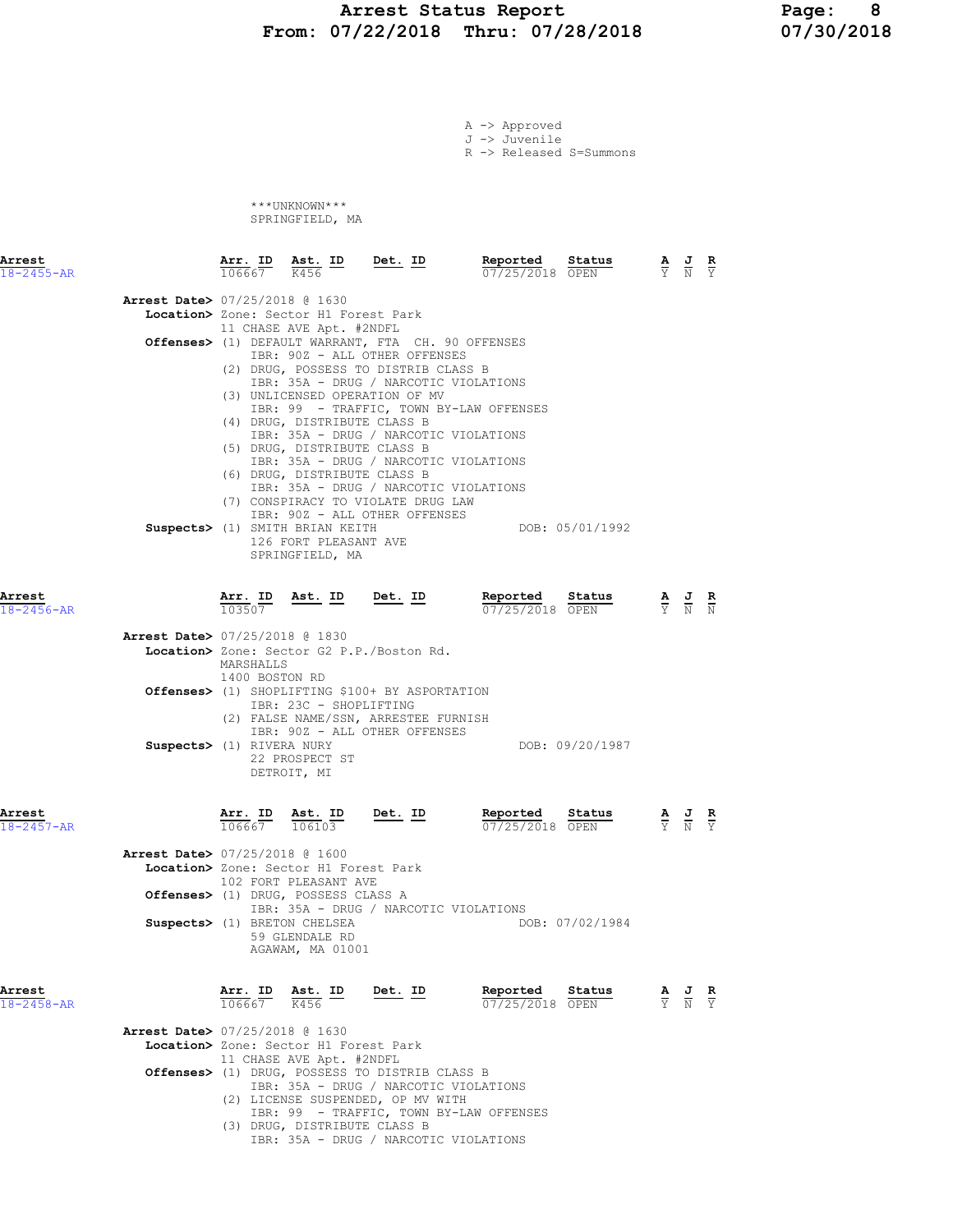# Arrest Status Report Page: 9 From: 07/22/2018 Thru: 07/28/2018 07/30/2018

|                            |                                          |                         |                                                                                                                                                                                                     |                                                                                                                                                       | A -> Approved<br>J -> Juvenile<br>R -> Released S=Summons  |                                 |                                                                                                 |                               |
|----------------------------|------------------------------------------|-------------------------|-----------------------------------------------------------------------------------------------------------------------------------------------------------------------------------------------------|-------------------------------------------------------------------------------------------------------------------------------------------------------|------------------------------------------------------------|---------------------------------|-------------------------------------------------------------------------------------------------|-------------------------------|
|                            |                                          |                         | (4) DRUG, DISTRIBUTE CLASS B<br>(5) DRUG, DISTRIBUTE CLASS B<br>(6) RESIST ARREST<br>IBR: 13B - SIMPLE ASSAULT<br>Suspects> (1) ALMODOVAR LUIS W<br>11 CHASE AVE Apt. #3FL<br>SPRINGFIELD, MA 01108 | IBR: 35A - DRUG / NARCOTIC VIOLATIONS<br>IBR: 35A - DRUG / NARCOTIC VIOLATIONS<br>(7) CONSPIRACY TO VIOLATE DRUG LAW<br>IBR: 90Z - ALL OTHER OFFENSES | DOB: 05/21/1985                                            |                                 |                                                                                                 |                               |
| Arrest<br>18-2459-AR       |                                          | Arr. ID<br>106667       | Ast. ID<br>K456                                                                                                                                                                                     | <u>Det.</u> ID                                                                                                                                        | Reported<br>Status<br>07/25/2018 OPEN                      |                                 | $\frac{\mathbf{A}}{\mathbf{Y}}$ $\frac{\mathbf{J}}{\mathbf{N}}$                                 | $rac{\mathbf{R}}{\Upsilon}$   |
|                            | Arrest Date> 07/25/2018 @ 1630           |                         | Location> Zone: Sector H1 Forest Park                                                                                                                                                               |                                                                                                                                                       |                                                            |                                 |                                                                                                 |                               |
|                            |                                          |                         | 11 CHASE AVE Apt. #2NDFL                                                                                                                                                                            | Offenses> (1) DRUG, POSSESS TO DISTRIB CLASS B                                                                                                        |                                                            |                                 |                                                                                                 |                               |
|                            |                                          |                         |                                                                                                                                                                                                     | IBR: 35A - DRUG / NARCOTIC VIOLATIONS<br>(2) UNLICENSED OPERATION OF MV                                                                               |                                                            |                                 |                                                                                                 |                               |
|                            |                                          |                         | (3) DRUG, DISTRIBUTE CLASS B                                                                                                                                                                        |                                                                                                                                                       | IBR: 99 - TRAFFIC, TOWN BY-LAW OFFENSES                    |                                 |                                                                                                 |                               |
|                            |                                          |                         | (4) DRUG, DISTRIBUTE CLASS B                                                                                                                                                                        | IBR: 35A - DRUG / NARCOTIC VIOLATIONS                                                                                                                 |                                                            |                                 |                                                                                                 |                               |
|                            |                                          |                         | (5) DRUG, DISTRIBUTE CLASS B                                                                                                                                                                        | IBR: 35A - DRUG / NARCOTIC VIOLATIONS                                                                                                                 |                                                            |                                 |                                                                                                 |                               |
|                            |                                          |                         | (6) RESIST ARREST<br>IBR: 13B - SIMPLE ASSAULT                                                                                                                                                      | IBR: 35A - DRUG / NARCOTIC VIOLATIONS                                                                                                                 |                                                            |                                 |                                                                                                 |                               |
|                            |                                          |                         |                                                                                                                                                                                                     | (7) CONSPIRACY TO VIOLATE DRUG LAW<br>IBR: 90Z - ALL OTHER OFFENSES                                                                                   |                                                            |                                 |                                                                                                 |                               |
|                            |                                          |                         | Suspects> (1) VALDES ANGEL L<br>170 ARNOLD AVE<br>SPRINGFIELD, MA 01109                                                                                                                             |                                                                                                                                                       | DOB: 09/14/1992                                            |                                 |                                                                                                 |                               |
| Arrest                     |                                          | Arr. ID                 | Ast. ID                                                                                                                                                                                             | <u>Det.</u> ID                                                                                                                                        | Reported<br>Status                                         | $\frac{\mathbf{A}}{\mathbf{Y}}$ | $\frac{J}{N}$                                                                                   | $rac{\mathbf{R}}{\mathbf{Y}}$ |
| $18 - 2460 - AR$           | <b>Arrest Date&gt; 07/25/2018 @ 1307</b> | 106667                  | 106103                                                                                                                                                                                              |                                                                                                                                                       | 07/25/2018 OPEN                                            |                                 |                                                                                                 |                               |
|                            |                                          | COMMONWEALTH AVE        |                                                                                                                                                                                                     | Location> Zone: Sector H3 Forest Park/EFP                                                                                                             |                                                            |                                 |                                                                                                 |                               |
|                            |                                          |                         | Offenses> (1) DRUG, DISTRIBUTE CLASS B                                                                                                                                                              | IBR: 35A - DRUG / NARCOTIC VIOLATIONS                                                                                                                 |                                                            |                                 |                                                                                                 |                               |
|                            |                                          |                         | Suspects> (1) GONZALEZ DESIREE M<br>696 PARKER ST                                                                                                                                                   |                                                                                                                                                       | DOB: 01/27/1995                                            |                                 |                                                                                                 |                               |
|                            |                                          |                         | SPRINGFIELD, MA 01119                                                                                                                                                                               |                                                                                                                                                       |                                                            |                                 |                                                                                                 |                               |
| Arrest<br>$18 - 2461 - AR$ |                                          | Arr. ID<br>107940       | Ast. ID<br>111388                                                                                                                                                                                   | Det. ID                                                                                                                                               | Reported<br>Status<br>07/25/2018 OPEN                      |                                 | $\frac{\mathbf{A}}{\mathbf{Y}}$ $\frac{\mathbf{J}}{\mathbf{N}}$ $\frac{\mathbf{R}}{\mathbf{N}}$ |                               |
|                            | <b>Arrest Date&gt;</b> 07/25/2018 @ 1927 | RACING MART             | Location> Zone: Sector F1 McKnight/Bay                                                                                                                                                              |                                                                                                                                                       |                                                            |                                 |                                                                                                 |                               |
|                            |                                          | 477 ST JAMES AVE        |                                                                                                                                                                                                     | Offenses> (1) ARREST WARRANT 1443CR000832                                                                                                             |                                                            |                                 |                                                                                                 |                               |
|                            |                                          |                         |                                                                                                                                                                                                     | IBR: 90Z - ALL OTHER OFFENSES<br>(2) LICENSE SUSPENDED, OP MV WITH                                                                                    |                                                            |                                 |                                                                                                 |                               |
|                            | Suspects> (1) PEREZ DAMARIS              |                         |                                                                                                                                                                                                     |                                                                                                                                                       | IBR: 99 - TRAFFIC, TOWN BY-LAW OFFENSES<br>DOB: 10/21/1980 |                                 |                                                                                                 |                               |
|                            |                                          |                         | 126 WHITE ST<br>SPRINGFIELD, MA                                                                                                                                                                     |                                                                                                                                                       |                                                            |                                 |                                                                                                 |                               |
| Arrest<br>$18 - 2462 - AR$ |                                          | <u>Arr. I</u> D<br>B684 | Ast. ID                                                                                                                                                                                             | Det. ID                                                                                                                                               | <u>Reported</u><br>Status<br>07/25/2018 OPEN               |                                 | $\frac{J}{N}$ $\frac{R}{N}$                                                                     |                               |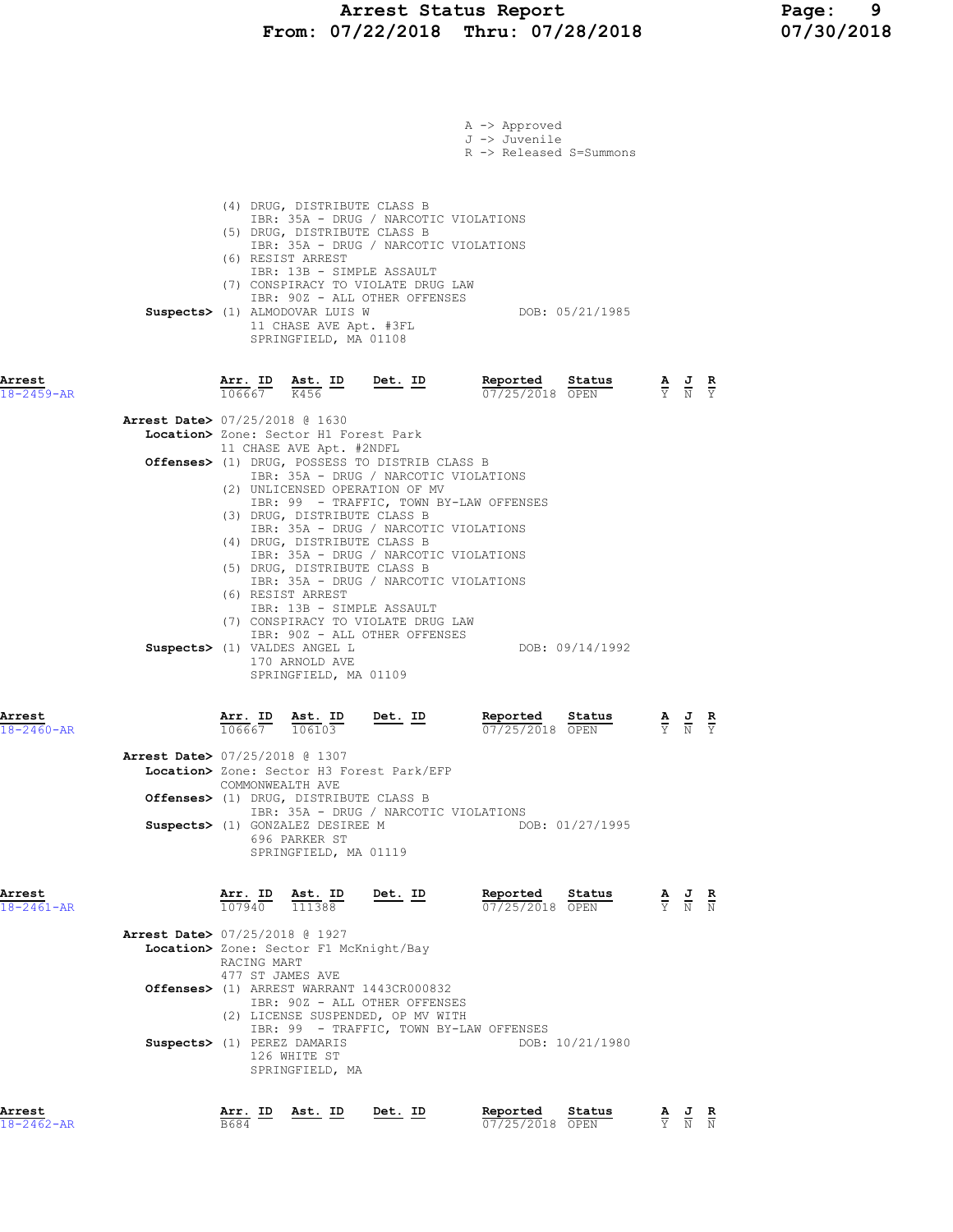# Arrest Status Report Page: 10 From: 07/22/2018 Thru: 07/28/2018 07/30/2018

|                            |                                                                                                                                                                                                                                                              |                | A -> Approved<br>J -> Juvenile<br>R -> Released S=Summons |                                                                                                 |                                                                                                       |  |
|----------------------------|--------------------------------------------------------------------------------------------------------------------------------------------------------------------------------------------------------------------------------------------------------------|----------------|-----------------------------------------------------------|-------------------------------------------------------------------------------------------------|-------------------------------------------------------------------------------------------------------|--|
|                            | Arrest Date> 07/25/2018 @ 1900<br>Location> Zone: Sector G2 P.P./Boston Rd.<br>SEARS                                                                                                                                                                         |                |                                                           |                                                                                                 |                                                                                                       |  |
|                            | 1585 BOSTON RD<br>Offenses> (1) LARCENY OVER \$1200<br>IBR: 23H - ALL OTHER LARCENY<br>(2) ARREST WARRANT                                                                                                                                                    |                |                                                           |                                                                                                 |                                                                                                       |  |
|                            | IBR: 90Z - ALL OTHER OFFENSES<br>Suspects> (1) JONES ANDRE<br>42 BENTON ST<br>SPRINGFIELD, MA                                                                                                                                                                |                | DOB: 04/01/1993                                           |                                                                                                 |                                                                                                       |  |
| Arrest<br>$18 - 2465 - AR$ | <u>Arr.</u> ID<br>Ast. ID<br>111517<br>111521                                                                                                                                                                                                                | $Det. ID$      | Reported<br>Status<br>07/25/2018 OPEN                     | $\frac{\mathbf{A}}{\mathbf{Y}}$ $\frac{\mathbf{J}}{\mathbf{N}}$ $\frac{\mathbf{R}}{\mathbf{Y}}$ |                                                                                                       |  |
|                            | Arrest Date> 07/25/2018 @ 2108<br>Location> Zone: Sector F1 McKnight/Bay<br>42 THOMPSON ST                                                                                                                                                                   |                |                                                           |                                                                                                 |                                                                                                       |  |
|                            | Offenses> (1) MOTOR VEH, RECEIVE STOLEN<br>IBR: 280 - STOLEN PROPERTY OFFENSES<br>(2) LICENSE SUSPENDED, OP MV WITH                                                                                                                                          |                |                                                           |                                                                                                 |                                                                                                       |  |
|                            | IBR: 99 - TRAFFIC, TOWN BY-LAW OFFENSES<br>Suspects> (1) SOSA JUAN A<br>251 GILBERT AVE<br>SPRINGFIELD, MA 01040                                                                                                                                             |                | DOB: 02/28/1989                                           |                                                                                                 |                                                                                                       |  |
| Arrest<br>$18 - 2466 - AR$ | Arr. ID<br>Ast. ID<br>109869 108863                                                                                                                                                                                                                          | <u>Det. ID</u> | Reported<br>Status<br>07/25/2018 OPEN                     |                                                                                                 | $\frac{\mathbf{A}}{\mathbf{Y}}$ $\frac{\mathbf{J}}{\mathbf{N}}$ $\frac{\mathbf{R}}{\mathbf{Y}}$       |  |
|                            | <b>Arrest Date&gt; 07/25/2018 @ 2114</b><br>Location> Zone: Sector A N. End/Memorial<br>MAIN ST                                                                                                                                                              |                |                                                           |                                                                                                 |                                                                                                       |  |
|                            | Offenses> (1) LICENSE REVOKED AS HTO, OPERATE MV WITH<br>IBR: 99 - TRAFFIC, TOWN BY-LAW OFFENSES<br>(2) DRUG, POSSESS CLASS A<br>IBR: 35A - DRUG / NARCOTIC VIOLATIONS<br>(3) DRUG, POSSESS CLASS B<br>IBR: 35A - DRUG / NARCOTIC VIOLATIONS<br>(4) SPEEDING |                |                                                           |                                                                                                 |                                                                                                       |  |
|                            | IBR: 99 - TRAFFIC, TOWN BY-LAW OFFENSES<br>Suspects> (1) BARBER VICENTE<br>90 ELMORE AVE<br>SPRINGFIELD, MA                                                                                                                                                  |                | DOB: 12/05/1977                                           |                                                                                                 |                                                                                                       |  |
| Arrest<br>$18 - 2467 - AR$ | <b>Arr. ID Ast. ID</b> $\frac{107783}{112475}$<br>Ast. ID<br>Arrest Date> 07/25/2018 @ 2213                                                                                                                                                                  | <u>Det. ID</u> | Reported Status<br>07/25/2018 OPEN                        | $\frac{\mathbf{A}}{\mathbf{Y}}$ $\frac{\mathbf{J}}{\mathbf{N}}$ $\frac{\mathbf{R}}{\mathbf{Y}}$ |                                                                                                       |  |
|                            | Location> Zone: Sector A N. End/Memorial<br>74 PATTON ST Apt. #3A<br>Offenses> (1) ARREST WARRANT (DOCKET#1723CR007204 - SPRINGFIELD)                                                                                                                        |                |                                                           |                                                                                                 |                                                                                                       |  |
|                            | IBR: 90Z - ALL OTHER OFFENSES<br>Suspects> (1) DELVALLE EDWIN LEONARDO<br>74 PATTON ST Apt. #3A<br>SPRINGFIELD, MA                                                                                                                                           |                | DOB: 03/10/1983                                           |                                                                                                 |                                                                                                       |  |
| Arrest<br>18-2468-AR       | Arr. ID<br>Ast. ID<br>107873 108537<br><b>Arrest Date&gt; 07/26/2018 @ 0100</b>                                                                                                                                                                              | <u>Det. ID</u> | Reported<br>Status<br>07/26/2018 OPEN                     |                                                                                                 | $\frac{\mathbf{A}}{\overline{Y}}$ $\frac{\mathbf{J}}{\overline{N}}$ $\frac{\mathbf{R}}{\overline{Y}}$ |  |
|                            | Location> Zone: Sector H1 Forest Park<br>155 BELMONT AVE<br><b>Offenses&gt;</b> (1) ASSAULT W/DANGEROUS WEAPON<br>IBR: 13A - AGGRAVATED ASSAULT<br>(2) ASSAULT W/DANGEROUS WEAPON                                                                            |                |                                                           |                                                                                                 |                                                                                                       |  |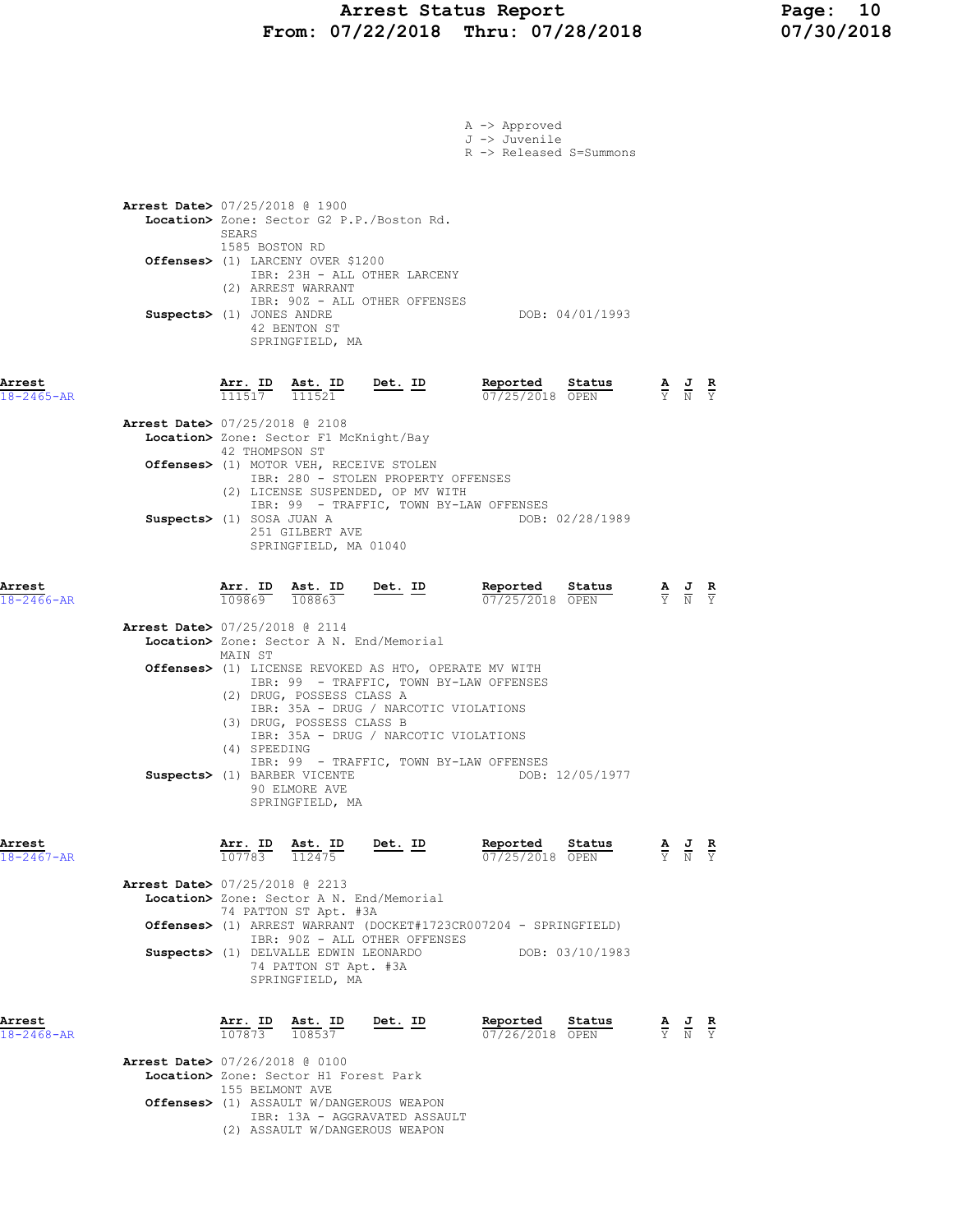|                            |                                          |                                          |                                                                                                                                                 |                                                                                                                                                                                                                                                                                                                                                                                                                                                               | A -> Approved<br>J -> Juvenile<br>R -> Released S=Summons |                 |                                                                                                 |                                                                                                 |               |
|----------------------------|------------------------------------------|------------------------------------------|-------------------------------------------------------------------------------------------------------------------------------------------------|---------------------------------------------------------------------------------------------------------------------------------------------------------------------------------------------------------------------------------------------------------------------------------------------------------------------------------------------------------------------------------------------------------------------------------------------------------------|-----------------------------------------------------------|-----------------|-------------------------------------------------------------------------------------------------|-------------------------------------------------------------------------------------------------|---------------|
|                            |                                          |                                          | Suspects> (1) MALDONADO MARIEL A<br>319 STATE ST Apt. #B32                                                                                      | IBR: 13A - AGGRAVATED ASSAULT<br>(3) FIREARM, DISCHARGE WITHIN 500 FT OF BLDG<br>IBR: 520 - WEAPON LAW VIOLATIONS<br>(4) FIREARM IN FELONY, POSSESS<br>IBR: 520 - WEAPON LAW VIOLATIONS<br>(5) FIREARM WITHOUT FID CARD, POSSESS<br>IBR: 520 - WEAPON LAW VIOLATIONS<br>(6) RECEIVE STOLEN PROPERTY +\$1200<br>IBR: 280 - STOLEN PROPERTY OFFENSES<br>(7) POSSESSION AMMO W/O ID (MACE + AMMO)<br>IBR: 902 - ALL OTHER OFFENSES<br>SPRINGFIELD, MA 01105-1345 |                                                           | DOB: 09/18/1986 |                                                                                                 |                                                                                                 |               |
| Arrest<br>18-2470-AR       |                                          | B497                                     | <u>Arr. ID Ast. ID Det. ID</u><br>B218                                                                                                          |                                                                                                                                                                                                                                                                                                                                                                                                                                                               | Reported Status<br>07/26/2018 OPEN                        |                 | $\frac{A}{Y}$ $\frac{J}{N}$                                                                     |                                                                                                 | $\frac{R}{Y}$ |
|                            | <b>Arrest Date&gt; 07/26/2018 @ 0749</b> |                                          | Location> Zone: Sector H1 Forest Park<br>8 BLAKE HILL ST Apt. #1R                                                                               |                                                                                                                                                                                                                                                                                                                                                                                                                                                               |                                                           |                 |                                                                                                 |                                                                                                 |               |
|                            |                                          |                                          | 8 BLAKE HILL ST Apt. #1R                                                                                                                        | Offenses> (1) ARREST WARRANT#1823CR005038 ARMED ROBBERY<br>IBR: 90Z - ALL OTHER OFFENSES<br>Suspects> (1) ALVAREZ ANGELICA ESTRELLE DOB: 07/13/2000<br>SPRINGFIELD, MA 01108-0000                                                                                                                                                                                                                                                                             |                                                           |                 |                                                                                                 |                                                                                                 |               |
| Arrest<br>$18 - 2471 - AR$ |                                          | Arr. ID<br><b>B218</b>                   | Ast. ID<br>B497                                                                                                                                 | $Det. ID$                                                                                                                                                                                                                                                                                                                                                                                                                                                     | Reported<br>07/26/2018 OPEN                               | Status          |                                                                                                 | $\frac{\mathbf{A}}{\mathbf{Y}}$ $\frac{\mathbf{J}}{\mathbf{N}}$ $\frac{\mathbf{R}}{\mathbf{Y}}$ |               |
|                            | <b>Arrest Date&gt; 07/26/2018 @ 0855</b> | INSIDE                                   | Location> Zone: Sector H1 Forest Park<br>111 OAKLAND ST Apt. #13                                                                                | Offenses> (1) DEFAULT WARRANT 1623CR001594 REC STLN PROPERTY +1200                                                                                                                                                                                                                                                                                                                                                                                            |                                                           |                 |                                                                                                 |                                                                                                 |               |
|                            |                                          |                                          | Suspects> (1) JONAS JAMAL LEJUL<br>25 CHURCHILL ST Apt. #1FL<br>SPRINGFIELD, MA 01108                                                           | IBR: 90Z - ALL OTHER OFFENSES                                                                                                                                                                                                                                                                                                                                                                                                                                 |                                                           | DOB: 08/30/1996 |                                                                                                 |                                                                                                 |               |
| Arrest<br>$18 - 2472 - AR$ |                                          | $\frac{\texttt{Arr.}}{\texttt{B497}}$ ID | $Ast.$ ID Det. ID<br>$B218$                                                                                                                     |                                                                                                                                                                                                                                                                                                                                                                                                                                                               | Reported<br>07/26/2018 OPEN                               | Status          |                                                                                                 |                                                                                                 |               |
|                            | <b>Arrest Date&gt; 07/26/2018 @ 0909</b> |                                          | Location> Zone: Sector H1 Forest Park<br>92 WOODSIDE TER Apt. #2R                                                                               | Offenses> (1) ARREST WARRANT#1823CR005035 ARMED ROBBERY                                                                                                                                                                                                                                                                                                                                                                                                       |                                                           |                 |                                                                                                 |                                                                                                 |               |
|                            |                                          |                                          | Suspects> (1) MARRERO CAMILLA LUZ<br>92 WOODSIDE TER Apt. #2R<br>SPRINGFIELD, MA 01108                                                          | IBR: 90Z - ALL OTHER OFFENSES                                                                                                                                                                                                                                                                                                                                                                                                                                 |                                                           | DOB: 10/14/1999 |                                                                                                 |                                                                                                 |               |
| Arrest<br>$18 - 2473 - AR$ |                                          |                                          | $\frac{\texttt{Arr.}}{\texttt{C046}}$ $\frac{\texttt{ID}}{\texttt{S905}}$ $\frac{\texttt{Det.}}{\texttt{D}}$ $\frac{\texttt{Det.}}{\texttt{D}}$ |                                                                                                                                                                                                                                                                                                                                                                                                                                                               | <u>Reported</u><br>07/26/2018 OPEN                        | Status          | $\frac{\mathbf{A}}{\mathbf{Y}}$ $\frac{\mathbf{J}}{\mathbf{N}}$ $\frac{\mathbf{R}}{\mathbf{Y}}$ |                                                                                                 |               |
|                            | <b>Arrest Date&gt; 07/26/2018 @ 0845</b> | 15 TAYLOR ST                             | Offenses> (1) ARREST WARRANT                                                                                                                    | Location> Zone: Sector E1 Metro/South End                                                                                                                                                                                                                                                                                                                                                                                                                     |                                                           |                 |                                                                                                 |                                                                                                 |               |
|                            |                                          |                                          | Suspects> (1) SEIN JOHN ANTHONY<br>148 TAYLOR ST<br>SPRINGFIELD, MA 01105                                                                       | IBR: 90Z - ALL OTHER OFFENSES                                                                                                                                                                                                                                                                                                                                                                                                                                 |                                                           | DOB: 03/12/1996 |                                                                                                 |                                                                                                 |               |
|                            |                                          |                                          |                                                                                                                                                 |                                                                                                                                                                                                                                                                                                                                                                                                                                                               |                                                           |                 |                                                                                                 |                                                                                                 |               |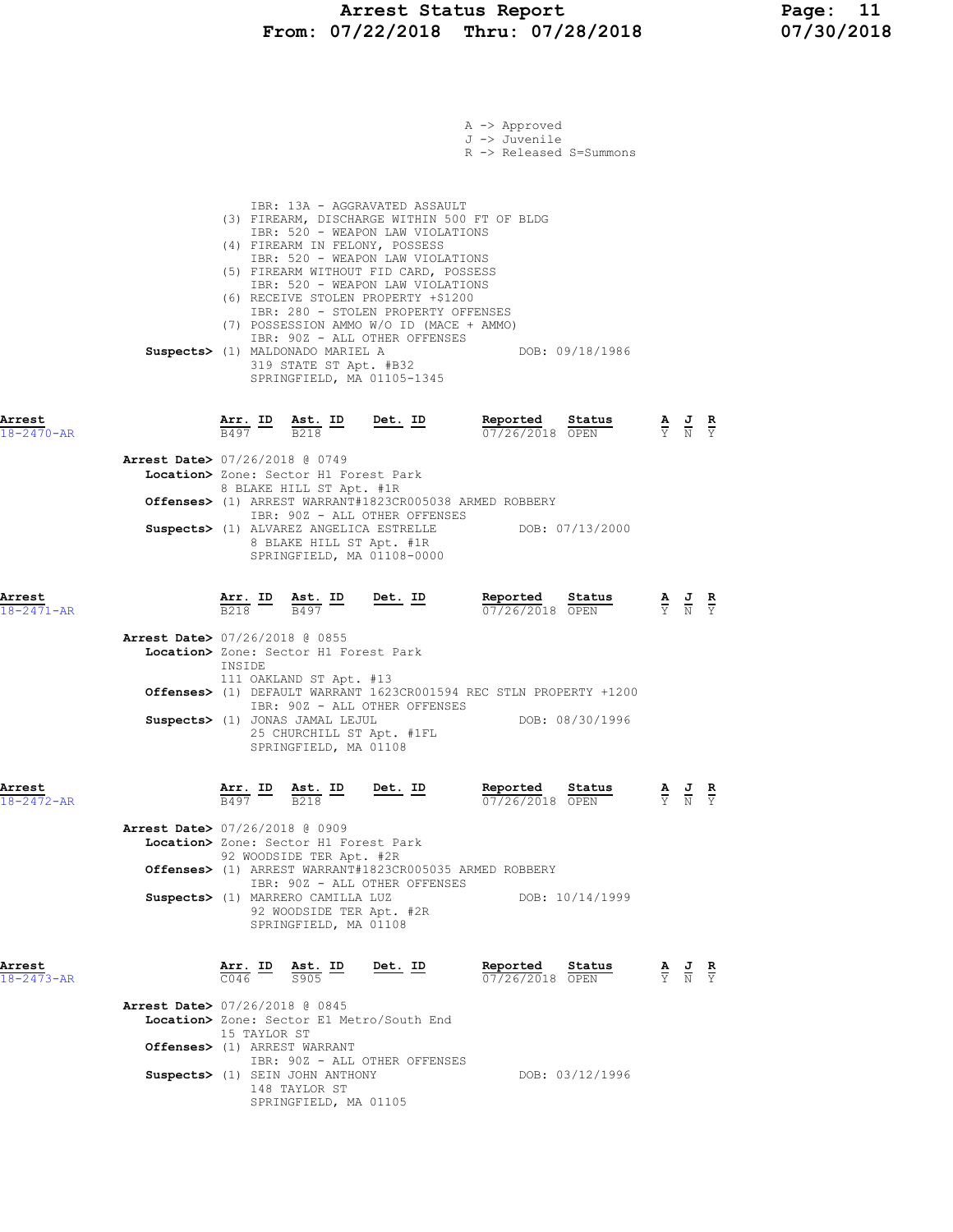## Arrest Status Report Page: 12 From: 07/22/2018 Thru: 07/28/2018 07/30/2018

| A -> Approved |                                    |
|---------------|------------------------------------|
| J -> Juvenile |                                    |
|               | $R \rightarrow$ Released S=Summons |

| Arrest<br>$18 - 2474 - AR$ |                                                                          |                                                                                                   | $\frac{\text{Arr.}}{\text{B218}}$ ID $\frac{\text{Ast.}}{\text{B497}}$ ID Det. ID                        |                                                                                                                                                                                                 |                                                                          | <b>Reported Status</b> $\frac{A}{V}$ <b>J R</b><br>$\frac{B}{V}$ $\frac{J}{N}$ <b>R</b> |                                                                                                       |  |
|----------------------------|--------------------------------------------------------------------------|---------------------------------------------------------------------------------------------------|----------------------------------------------------------------------------------------------------------|-------------------------------------------------------------------------------------------------------------------------------------------------------------------------------------------------|--------------------------------------------------------------------------|-----------------------------------------------------------------------------------------|-------------------------------------------------------------------------------------------------------|--|
|                            | Arrest Date> 07/26/2018 @ 1045                                           | INSIDE<br>73 HAMILTON ST                                                                          | Location> Jurisdiction: OTHER<br>Zone: Out of City - In State<br>73 HAMILTON ST<br>BELCHERTOWN, MA 01007 | IBR: 90Z - ALL OTHER OFFENSES<br>Suspects> (1) GIRARD JOSHUA JOSEPH                                                                                                                             | Offenses> (1) ARREST WARRANT 1823CR005043 LARCENY OVER 1200.00           | DOB: 09/13/1989                                                                         |                                                                                                       |  |
| Arrest<br>$18 - 2476 - AR$ |                                                                          | $\frac{\text{Arr.}}{\text{G038}}$ $\frac{\text{ID}}{\text{C553}}$ $\frac{\text{In}}{\text{C553}}$ |                                                                                                          | <u>Det. ID</u>                                                                                                                                                                                  | Reported<br>07/26/2018 OPEN                                              | Status                                                                                  | $\frac{\mathbf{A}}{\overline{Y}}$ $\frac{\mathbf{J}}{\overline{N}}$ $\frac{\mathbf{R}}{\overline{N}}$ |  |
|                            | <b>Arrest Date&gt; 07/26/2018 @ 1454</b>                                 | ORCHARD VARIETY<br>152 MAIN IO ST                                                                 |                                                                                                          | Location> Zone: Sector D1 Indian Orchard                                                                                                                                                        |                                                                          |                                                                                         |                                                                                                       |  |
|                            |                                                                          |                                                                                                   | Offenses> (1) FORGERY OF CHECK<br>IBR: 90A - BAD CHECKS<br>(3) UTTER FALSE CHECK                         | IBR: 250 - COUNTERFEITING / FORGERY<br>(2) LARCENY BY CHECK UNDER \$1200<br>IBR: 250 - COUNTERFEITING / FORGERY<br>(4) COUNTERFEITING EQUIPMENT, POSSESS<br>IBR: 250 - COUNTERFEITING / FORGERY |                                                                          |                                                                                         |                                                                                                       |  |
|                            |                                                                          |                                                                                                   | 119 KENSINGTON AVE<br>SPRINGFIELD, MA 01151                                                              |                                                                                                                                                                                                 | Suspects> (1) STEVENSON TASHAYONNA JACKIERENEE DOB: 03/07/1997           |                                                                                         |                                                                                                       |  |
| Arrest<br>$18 - 2477 - AR$ |                                                                          |                                                                                                   | $\frac{\texttt{Arr.}}{D950}$ $\frac{\texttt{Ab.}}{102694}$                                               | Det. ID                                                                                                                                                                                         | Reported<br>07/26/2018 OPEN                                              | Status                                                                                  | $\frac{\mathbf{A}}{\mathbf{Y}}$ $\frac{\mathbf{J}}{\mathbf{N}}$ $\frac{\mathbf{R}}{\mathbf{Y}}$       |  |
|                            | <b>Arrest Date&gt; 07/26/2018 @ 1630</b><br>Offenses> (1) ARREST WARRANT | 61 DENVER ST                                                                                      |                                                                                                          | Location> Zone: Sector G1 P.P./Boston Rd.                                                                                                                                                       |                                                                          |                                                                                         |                                                                                                       |  |
|                            |                                                                          |                                                                                                   | Suspects> (1) HOPE DALE ANTHONY<br>61 DENVER ST                                                          | IBR: 90Z - ALL OTHER OFFENSES<br>SPRINGFIELD, MA 01109-1818                                                                                                                                     |                                                                          | DOB: 08/18/1987                                                                         |                                                                                                       |  |
| Arrest<br>18-2478-AR       |                                                                          | Arr. ID<br>112457 107860                                                                          | Ast. ID                                                                                                  | Det. ID                                                                                                                                                                                         | Reported<br>07/26/2018 OPEN                                              | Status                                                                                  | $\frac{\mathbf{A}}{\overline{Y}}$ $\frac{\mathbf{J}}{\overline{N}}$ $\frac{\mathbf{R}}{\overline{Y}}$ |  |
|                            | <b>Arrest Date&gt; 07/26/2018 @ 1802</b>                                 | 556 ST JAMES AVE                                                                                  | Location> Zone: Sector F1 McKnight/Bay                                                                   |                                                                                                                                                                                                 | <b>Offenses&gt;</b> (1) Violation of a Harassment Prevention Order (HPO) |                                                                                         |                                                                                                       |  |
|                            |                                                                          | $(2)$ . A&B $(Simple)$                                                                            | IBR: 13B - SIMPLE ASSAULT<br>Suspects> (1) LUKASIK ROBEERT JOHN<br>556 ST JAMES AVE                      | IBR: 90Z - ALL OTHER OFFENSES                                                                                                                                                                   |                                                                          | DOB: 05/22/1968                                                                         |                                                                                                       |  |
| Arrest<br>$18 - 2479 - AR$ |                                                                          | Arr. ID Ast. ID<br>$\frac{102711}{}$                                                              | SPRINGFIELD, MA<br>103601                                                                                | Det. ID                                                                                                                                                                                         | Reported<br>07/26/2018 OPEN                                              | Status                                                                                  | $\frac{\mathbf{A}}{\mathbf{Y}}$ $\frac{\mathbf{J}}{\mathbf{N}}$ $\frac{\mathbf{R}}{\mathbf{Y}}$       |  |
|                            | <b>Arrest Date&gt; 07/26/2018 @ 1940</b>                                 | UNION ST                                                                                          |                                                                                                          | Location> Zone: Sector E2 Metro/6Corners                                                                                                                                                        |                                                                          |                                                                                         |                                                                                                       |  |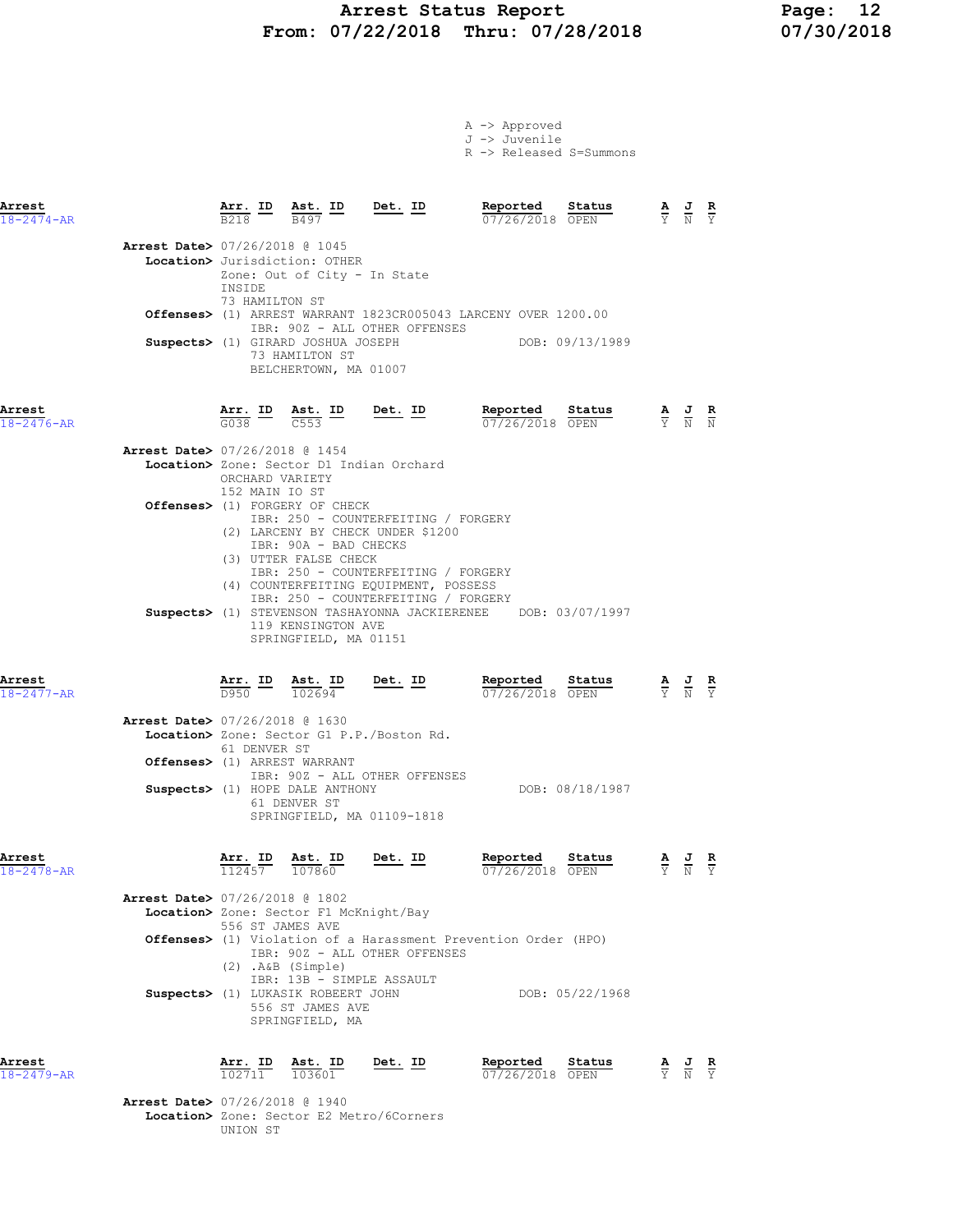# Arrest Status Report Page: 13 From: 07/22/2018 Thru: 07/28/2018 07/30/2018

|                                |                                                            |                                                                                                                 |                                                                                                             | A -> Approved<br>J -> Juvenile<br>R -> Released S=Summons                                                                                                                                                           |                 |                                                                                                       |  |
|--------------------------------|------------------------------------------------------------|-----------------------------------------------------------------------------------------------------------------|-------------------------------------------------------------------------------------------------------------|---------------------------------------------------------------------------------------------------------------------------------------------------------------------------------------------------------------------|-----------------|-------------------------------------------------------------------------------------------------------|--|
|                                |                                                            | <b>Offenses&gt;</b> (1) NUMBER PLATE VIOLATION                                                                  | (2) REGISTRATION SUSPENDED, OP MV WITH                                                                      | IBR: 99 - TRAFFIC, TOWN BY-LAW OFFENSES                                                                                                                                                                             |                 |                                                                                                       |  |
| Suspects> (1) CORREA KELVIN    |                                                            | (3) UNINSURED MOTOR VEHICLE<br>(5) INSPECTION/STICKER, NO<br>(6) LIGHTS VIOLATION, MV<br>48 LORING ST Apt. #1ST | (4) LICENSE CLASS, OPERATE MV IN VIOLATION<br>SPRINGFIELD, MA 01107-1505                                    | IBR: 99 - TRAFFIC, TOWN BY-LAW OFFENSES<br>IBR: 99 - TRAFFIC, TOWN BY-LAW OFFENSES<br>IBR: 99 - TRAFFIC, TOWN BY-LAW OFFENSES<br>IBR: 99 - TRAFFIC, TOWN BY-LAW OFFENSES<br>IBR: 99 - TRAFFIC, TOWN BY-LAW OFFENSES | DOB: 04/24/1979 |                                                                                                       |  |
| Arrest<br>$18 - 2480 - AR$     | Arr. ID Ast. ID<br>$\overline{107920}$ $\overline{100652}$ |                                                                                                                 | Det. ID                                                                                                     | Reported<br>07/26/2018 OPEN                                                                                                                                                                                         | Status          | $\frac{\mathbf{A}}{\mathbf{Y}}$ $\frac{\mathbf{J}}{\mathbf{N}}$ $\frac{\mathbf{R}}{\mathbf{Y}}$       |  |
| Arrest Date> 07/26/2018 @ 1946 |                                                            | Location> Zone: Sector H1 Forest Park                                                                           |                                                                                                             |                                                                                                                                                                                                                     |                 |                                                                                                       |  |
|                                | 306 OAKLAND ST                                             | IBR: 13B - SIMPLE ASSAULT                                                                                       | (2) FUGITIVE FROM JUSTICE ON COURT WARRANT                                                                  | Offenses> (1) A&B ON A PREGNANT FEMALE (KNOWINGLY PREGNANT)                                                                                                                                                         |                 |                                                                                                       |  |
|                                |                                                            | Suspects> (1) RODRIGUEZ JASON<br>306 OAKLAND ST Apt. #1R<br>SPRINGFIELD, MA                                     | IBR: 90Z - ALL OTHER OFFENSES                                                                               | DOB: 02/17/1989                                                                                                                                                                                                     |                 |                                                                                                       |  |
| Arrest<br>$18 - 2481 - AR$     | Arr. ID<br>106116 107940                                   | Ast. ID                                                                                                         | Det. ID                                                                                                     | Reported<br>07/26/2018 OPEN                                                                                                                                                                                         | Status          | $\frac{\mathbf{A}}{\overline{Y}}$ $\frac{\mathbf{J}}{\overline{N}}$ $\frac{\mathbf{R}}{\overline{Y}}$ |  |
| Arrest Date> 07/26/2018 @ 2200 |                                                            |                                                                                                                 | Location> Zone: Sector B1 Liberty Heights                                                                   |                                                                                                                                                                                                                     |                 |                                                                                                       |  |
|                                | 42 GENESEE ST                                              | Offenses> (1) DRUG, POSSESS CLASS B<br>(2) INSPECTION/STICKER, NO                                               | IBR: 35A - DRUG / NARCOTIC VIOLATIONS                                                                       |                                                                                                                                                                                                                     |                 |                                                                                                       |  |
|                                |                                                            |                                                                                                                 | IBR: 90G - LIQUOR LAW VIOLATIONS<br>Suspects> (1) DANIELS CHRISTOPHER WILLIAM<br>131 CAMBRIDGE ST Apt. #1ST | IBR: 99 - TRAFFIC, TOWN BY-LAW OFFENSES<br>(3) ALCOHOL IN MV, POSSESS OPEN CONTAINER OF<br>DOB: 09/21/1978                                                                                                          |                 |                                                                                                       |  |
| Arrest                         |                                                            | SPRINGFIELD, MA 01104                                                                                           |                                                                                                             | Reported                                                                                                                                                                                                            | Status          |                                                                                                       |  |
| 18-2482-AR                     | $\frac{\texttt{Arr.}}{112479}$                             | $\frac{\text{Ast. ID}}{109821}$                                                                                 | <u>Det. ID</u>                                                                                              | 07/27/2018 OPEN                                                                                                                                                                                                     |                 | $\frac{\mathbf{A}}{\mathbf{Y}}$ $\frac{\mathbf{J}}{\mathbf{N}}$ $\frac{\mathbf{R}}{\mathbf{Y}}$       |  |
| Arrest Date> 07/27/2018 @ 0137 | UNION ST                                                   |                                                                                                                 | Location> Zone: Sector F2 Old&Upper Hill                                                                    |                                                                                                                                                                                                                     |                 |                                                                                                       |  |
| Offenses> (1) ARREST WARRANT   |                                                            |                                                                                                                 | IBR: 90Z - ALL OTHER OFFENSES                                                                               | (2) LICENSE SUSPENDED, OP MV WITH, SUBSQ.OFF                                                                                                                                                                        |                 |                                                                                                       |  |
|                                |                                                            | (3) LIGHTS VIOLATION, MV<br>Suspects> (1) NORRIS NICHOLAS N<br>37 HALSEY ST<br>SPRINGFIELD, MA 01109            |                                                                                                             | IBR: 99 - TRAFFIC, TOWN BY-LAW OFFENSES<br>IBR: 99 - TRAFFIC, TOWN BY-LAW OFFENSES                                                                                                                                  | DOB: 08/07/1988 |                                                                                                       |  |
| Arrest<br>$18 - 2483 - AR$     | <u>Arr. ID</u><br>106661                                   | <u>Ast. ID</u><br>T736                                                                                          | <u>Det. ID</u>                                                                                              | Reported<br>07/27/2018 OPEN                                                                                                                                                                                         | Status          | $\frac{\mathbf{A}}{\mathbf{Y}}$ $\frac{\mathbf{J}}{\mathbf{N}}$ $\frac{\mathbf{R}}{\mathbf{Y}}$       |  |

Arrest Date> 07/27/2018 @ 0155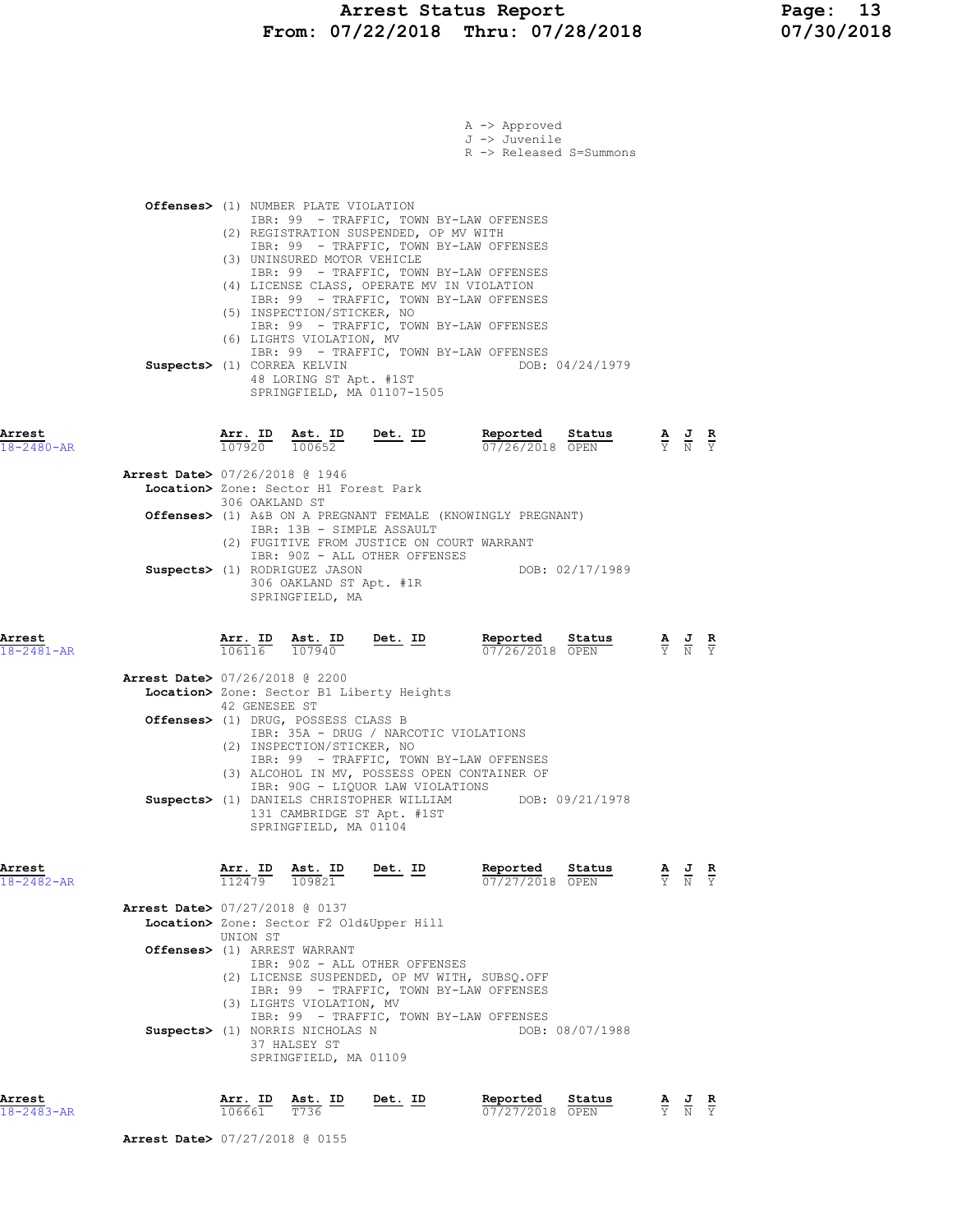|                            |                                                                                                                                                                                                                                                                                                          |                | A -> Approved                            |                                                                                                 |                                                                                                 |  |
|----------------------------|----------------------------------------------------------------------------------------------------------------------------------------------------------------------------------------------------------------------------------------------------------------------------------------------------------|----------------|------------------------------------------|-------------------------------------------------------------------------------------------------|-------------------------------------------------------------------------------------------------|--|
|                            |                                                                                                                                                                                                                                                                                                          |                | J -> Juvenile<br>R -> Released S=Summons |                                                                                                 |                                                                                                 |  |
|                            |                                                                                                                                                                                                                                                                                                          |                |                                          |                                                                                                 |                                                                                                 |  |
|                            | Location> Zone: Sector A N. End/Memorial<br>J & J MOBIL SERVICE                                                                                                                                                                                                                                          |                |                                          |                                                                                                 |                                                                                                 |  |
|                            | 3111 MAIN ST<br>Offenses> (1) UNINSURED MOTOR VEHICLE                                                                                                                                                                                                                                                    |                |                                          |                                                                                                 |                                                                                                 |  |
|                            | IBR: 99 - TRAFFIC, TOWN BY-LAW OFFENSES<br>(2) DRUG, POSSESS TO DISTRIB CLASS D, SUBSQ.<br>IBR: 35A - DRUG / NARCOTIC VIOLATIONS<br>(3) UNREGISTERED MOTOR VEHICLE<br>IBR: 99 - TRAFFIC, TOWN BY-LAW OFFENSES<br>Suspects> (1) GAYNOR DAVID LEONARD<br>29 PARKSIDE ST Apt. #2ND<br>SPRINGFIELD, MA 01104 |                | DOB: 12/27/1990                          |                                                                                                 |                                                                                                 |  |
| Arrest<br>$18 - 2484 - AR$ | $\overline{\text{Arr.}}$ ID Ast. ID Det. ID<br>106661<br>$T\overline{736}$                                                                                                                                                                                                                               |                | Reported Status<br>07/27/2018 OPEN       |                                                                                                 | $\frac{\mathbf{A}}{\mathbf{Y}}$ $\frac{\mathbf{J}}{\mathbf{N}}$ $\frac{\mathbf{R}}{\mathbf{Y}}$ |  |
|                            | <b>Arrest Date&gt; 07/27/2018 @ 0217</b>                                                                                                                                                                                                                                                                 |                |                                          |                                                                                                 |                                                                                                 |  |
|                            | Location> Zone: Sector A N. End/Memorial<br>J & J MOBIL SERVICE<br>3111 MAIN ST                                                                                                                                                                                                                          |                |                                          |                                                                                                 |                                                                                                 |  |
|                            | Offenses> (1) DRUG, POSSESS TO DISTRIB CLASS D<br>IBR: 35A - DRUG / NARCOTIC VIOLATIONS                                                                                                                                                                                                                  |                |                                          |                                                                                                 |                                                                                                 |  |
|                            | Suspects> (1) GOODMAN JADA<br>19 SULLIVAN ST Apt. #2ST<br>SPRINGFIELD, MA                                                                                                                                                                                                                                |                | DOB: 01/17/2000                          |                                                                                                 |                                                                                                 |  |
| Arrest<br>$18 - 2485 - AR$ | $\frac{\texttt{Arr.}}{106661}$ $\frac{\texttt{ Ast.}}{T736}$ $\frac{\texttt{ID}}{T}$                                                                                                                                                                                                                     | <u>Det. ID</u> | Reported<br>Status<br>07/27/2018 OPEN    |                                                                                                 | $\frac{\mathbf{A}}{\mathbf{Y}}$ $\frac{\mathbf{J}}{\mathbf{N}}$ $\frac{\mathbf{R}}{\mathbf{Y}}$ |  |
|                            | Arrest Date> 07/27/2018 @ 0155<br>Location> Zone: Sector A N. End/Memorial<br>J & J MOBIL SERVICE<br>3111 MAIN ST                                                                                                                                                                                        |                |                                          |                                                                                                 |                                                                                                 |  |
|                            | Offenses> (1) DRUG, POSSESS TO DISTRIB CLASS D                                                                                                                                                                                                                                                           |                |                                          |                                                                                                 |                                                                                                 |  |
|                            | IBR: 35A - DRUG / NARCOTIC VIOLATIONS<br>Suspects> (1) RIOS MELVIN DERRECK<br>101 EASTERN AVE<br>SPRINGFIELD, MA                                                                                                                                                                                         |                | DOB: 10/26/1996                          |                                                                                                 |                                                                                                 |  |
| Arrest<br>18-2486-AR       | <u>Arr. ID</u><br><u>Ast. ID</u><br>S167                                                                                                                                                                                                                                                                 | Det. ID        | Reported<br>Status<br>07/27/2018 OPEN    |                                                                                                 | <u>AJR</u><br>Y N N                                                                             |  |
|                            | <b>Arrest Date&gt; 07/27/2018 @ 0700</b><br>Location> Zone: Sector I4 16Acr/Outer Bel<br>SPEEDWAY GAS STATION<br>453 COOLEY ST                                                                                                                                                                           |                |                                          |                                                                                                 |                                                                                                 |  |
|                            | Offenses> (1) LICENSE SUSPENDED, OP MV WITH<br>IBR: 99 - TRAFFIC, TOWN BY-LAW OFFENSES                                                                                                                                                                                                                   |                |                                          |                                                                                                 |                                                                                                 |  |
|                            | (2) STRAIGHT WARRANT (PALMER, DOCKET #1643CR000669)<br>IBR: 90Z - ALL OTHER OFFENSES                                                                                                                                                                                                                     |                |                                          |                                                                                                 |                                                                                                 |  |
|                            | (3) STRAIGHT WARRANT (PALMER, DOCKET #1443CR001000)<br>IBR: 90Z - ALL OTHER OFFENSES                                                                                                                                                                                                                     |                |                                          |                                                                                                 |                                                                                                 |  |
|                            | Suspects> (1) ERINAKIS CODY<br>124 POWELL AVE<br>SPRINGFIELD, MA                                                                                                                                                                                                                                         |                | DOB: 04/15/1991                          |                                                                                                 |                                                                                                 |  |
| Arrest<br>18-2487-AR       | Arr. ID Ast. ID<br>109489                                                                                                                                                                                                                                                                                | <u>Det. ID</u> | Reported<br>Status<br>07/27/2018 OPEN    | $\frac{\mathbf{A}}{\mathbf{Y}}$ $\frac{\mathbf{J}}{\mathbf{N}}$ $\frac{\mathbf{R}}{\mathbf{N}}$ |                                                                                                 |  |
|                            | <b>Arrest Date&gt; 07/27/2018 @ 0920</b><br>Location> Zone: Sector E1 Metro/South End                                                                                                                                                                                                                    |                |                                          |                                                                                                 |                                                                                                 |  |
|                            | 95 STATE ST<br>Offenses> (1) DEFAULT WARRANT                                                                                                                                                                                                                                                             |                |                                          |                                                                                                 |                                                                                                 |  |
|                            | IBR: 90Z - ALL OTHER OFFENSES<br>Suspects> (1) MARCHENA DELILA JALISSA                                                                                                                                                                                                                                   |                | DOB: 12/25/1991                          |                                                                                                 |                                                                                                 |  |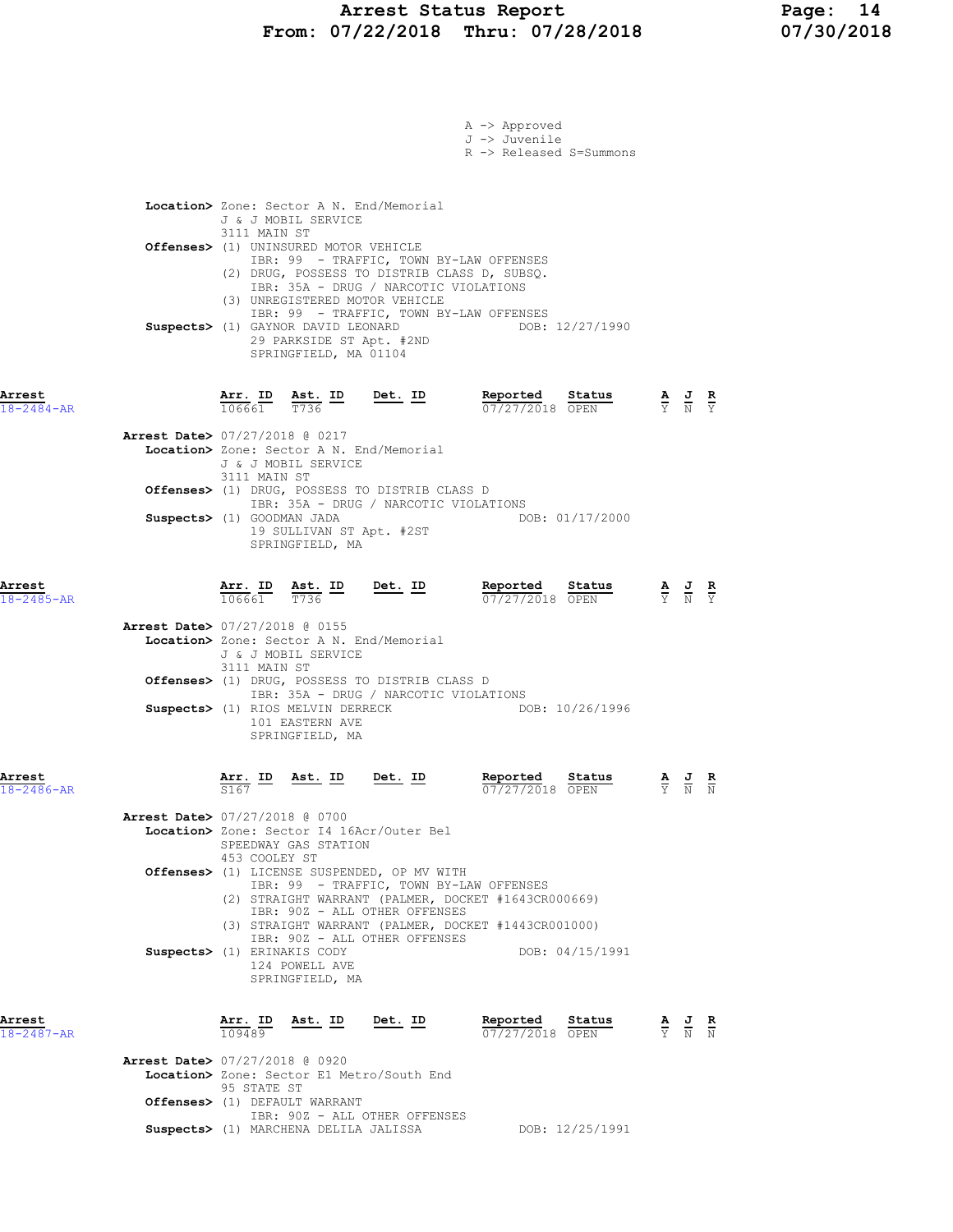# Arrest Status Report Page: 15 From: 07/22/2018 Thru: 07/28/2018 07/30/2018

|                                                                             |                     |          |                                                            |                |                                                                                                                        | A -> Approved<br>J -> Juvenile<br>R -> Released S=Summons                                           |                 |                                                                                                 |               |
|-----------------------------------------------------------------------------|---------------------|----------|------------------------------------------------------------|----------------|------------------------------------------------------------------------------------------------------------------------|-----------------------------------------------------------------------------------------------------|-----------------|-------------------------------------------------------------------------------------------------|---------------|
|                                                                             |                     |          | 444 CENTRAL ST Apt. #1R<br>SPRINGFIELD, MA                 |                |                                                                                                                        |                                                                                                     |                 |                                                                                                 |               |
| Arrest<br>$18 - 2488 - AR$                                                  | H626                |          | <u>Arr. ID Ast. ID Det. ID</u>                             |                |                                                                                                                        | Reported<br>07/27/2018 OPEN                                                                         | Status          | $\frac{\mathbf{A}}{\mathbf{Y}}$ $\frac{\mathbf{J}}{\mathbf{N}}$ $\frac{\mathbf{R}}{\mathbf{N}}$ |               |
| Arrest Date> 07/27/2018 @ 0930<br>Location> Zone: Sector E1 Metro/South End |                     |          |                                                            |                |                                                                                                                        |                                                                                                     |                 |                                                                                                 |               |
| Offenses> (1) DEFAULT WARRANT                                               | LYMAN ST            |          |                                                            |                |                                                                                                                        |                                                                                                     |                 |                                                                                                 |               |
| Suspects> (1) AYALA ALEXANDER R                                             |                     | HOMELESS | IBR: 90Z - ALL OTHER OFFENSES<br>HOMELESS, UK              |                |                                                                                                                        |                                                                                                     | DOB: 12/09/1970 |                                                                                                 |               |
| Arrest<br>$18 - 2489 - AR$                                                  | Arr. ID<br>R741     |          | Ast. ID<br>112454                                          | <u>Det. ID</u> |                                                                                                                        | Reported<br>07/27/2018 OPEN                                                                         | Status          | $\frac{\mathbf{A}}{\mathbf{Y}}$ $\frac{\mathbf{J}}{\mathbf{N}}$ $\frac{\mathbf{R}}{\mathbf{Y}}$ |               |
| Arrest Date> 07/27/2018 @ 1145<br>Location> Zone: Sector H2 Forest Park/EFP |                     |          |                                                            |                |                                                                                                                        |                                                                                                     |                 |                                                                                                 |               |
| Offenses> (1) DRUG, POSSESS TO DISTRIB CLASS A                              | JOHNSON ST          |          |                                                            |                |                                                                                                                        |                                                                                                     |                 |                                                                                                 |               |
|                                                                             |                     |          |                                                            |                | IBR: 35A - DRUG / NARCOTIC VIOLATIONS<br>(2) DRUG, POSSESS TO DISTRIB CLASS B                                          |                                                                                                     |                 |                                                                                                 |               |
|                                                                             |                     |          |                                                            |                | IBR: 35A - DRUG / NARCOTIC VIOLATIONS<br>(3) DRUG, POSSESS TO DISTRIB CLASS B<br>IBR: 35A - DRUG / NARCOTIC VIOLATIONS |                                                                                                     |                 |                                                                                                 |               |
|                                                                             |                     |          |                                                            |                | (4) DRUG, POSSESS TO DISTRIB CLASS D<br>IBR: 35A - DRUG / NARCOTIC VIOLATIONS                                          |                                                                                                     |                 |                                                                                                 |               |
|                                                                             |                     |          | (5) DRUG, DISTRIBUTE CLASS A                               |                | IBR: 35A - DRUG / NARCOTIC VIOLATIONS                                                                                  |                                                                                                     |                 |                                                                                                 |               |
|                                                                             |                     |          | (6) DEFAULT WARRANT<br>IBR: 90Z - ALL OTHER OFFENSES       |                |                                                                                                                        |                                                                                                     |                 |                                                                                                 |               |
|                                                                             |                     |          | (7) DEFAULT WARRANT<br>IBR: 90Z - ALL OTHER OFFENSES       |                |                                                                                                                        |                                                                                                     |                 |                                                                                                 |               |
| Suspects> (1) PENA ALEXANDER                                                |                     |          | 50 REVERE ST<br>SPRINGFIELD, MA                            |                |                                                                                                                        |                                                                                                     | DOB: 11/10/1976 |                                                                                                 |               |
| Arrest<br>18-2490-AR                                                        | Arr. ID<br>R741     |          | Ast. ID<br>112454                                          | <u>Det. ID</u> |                                                                                                                        | Reported<br>07/27/2018 OPEN                                                                         | Status          | $\frac{\mathbf{A}}{\mathbf{Y}}$ $\frac{\mathbf{J}}{\mathbf{N}}$                                 | $\frac{R}{N}$ |
| <b>Arrest Date&gt; 07/27/2018 @ 1040</b>                                    |                     |          |                                                            |                |                                                                                                                        |                                                                                                     |                 |                                                                                                 |               |
| Location> Zone: Sector H2 Forest Park/EFP                                   | 723 WHITE ST        |          |                                                            |                |                                                                                                                        |                                                                                                     |                 |                                                                                                 |               |
| Offenses> (1) DRUG, POSSESS CLASS A                                         |                     |          | (2) LICENSE SUSPENDED, OP MV WITH                          |                | IBR: 35A - DRUG / NARCOTIC VIOLATIONS                                                                                  |                                                                                                     |                 |                                                                                                 |               |
|                                                                             |                     |          |                                                            |                |                                                                                                                        | IBR: 99 - TRAFFIC, TOWN BY-LAW OFFENSES<br>Suspects> (1) WILLIAMS ALONZO ANTHONY JR DOB: 05/31/1988 |                 |                                                                                                 |               |
|                                                                             |                     |          | 66 FRONT ST Apt. #1ST<br>CHICOPEE, MA 01013                |                |                                                                                                                        |                                                                                                     |                 |                                                                                                 |               |
| Arrest<br>$18 - 2491 - AR$                                                  | $Arr.$ ID<br>109869 |          | Ast. ID Det. ID<br>111525                                  |                |                                                                                                                        | Reported<br>07/27/2018 OPEN                                                                         | Status          | $\frac{\mathbf{A}}{\mathbf{Y}}$ $\frac{\mathbf{J}}{\mathbf{N}}$ $\frac{\mathbf{R}}{\mathbf{N}}$ |               |
| <b>Arrest Date&gt; 07/27/2018 @ 1512</b>                                    |                     |          |                                                            |                |                                                                                                                        |                                                                                                     |                 |                                                                                                 |               |
| Location> Zone: Sector F1 McKnight/Bay                                      | 55 CATHARINE ST     |          | REBECCA JOHNSON SCHOOL                                     |                |                                                                                                                        |                                                                                                     |                 |                                                                                                 |               |
| Offenses> (1) LEWDNESS, OPEN AND GROSS                                      |                     |          | IBR: 90C - DISORDERLY CONDUCT<br>(2) DRUG, POSSESS CLASS E |                | IBR: 35A - DRUG / NARCOTIC VIOLATIONS                                                                                  |                                                                                                     |                 |                                                                                                 |               |

Suspects> (1) SIMMONS MARVIN D DOB: 09/14/1976 130 FORT PLEASANT AVE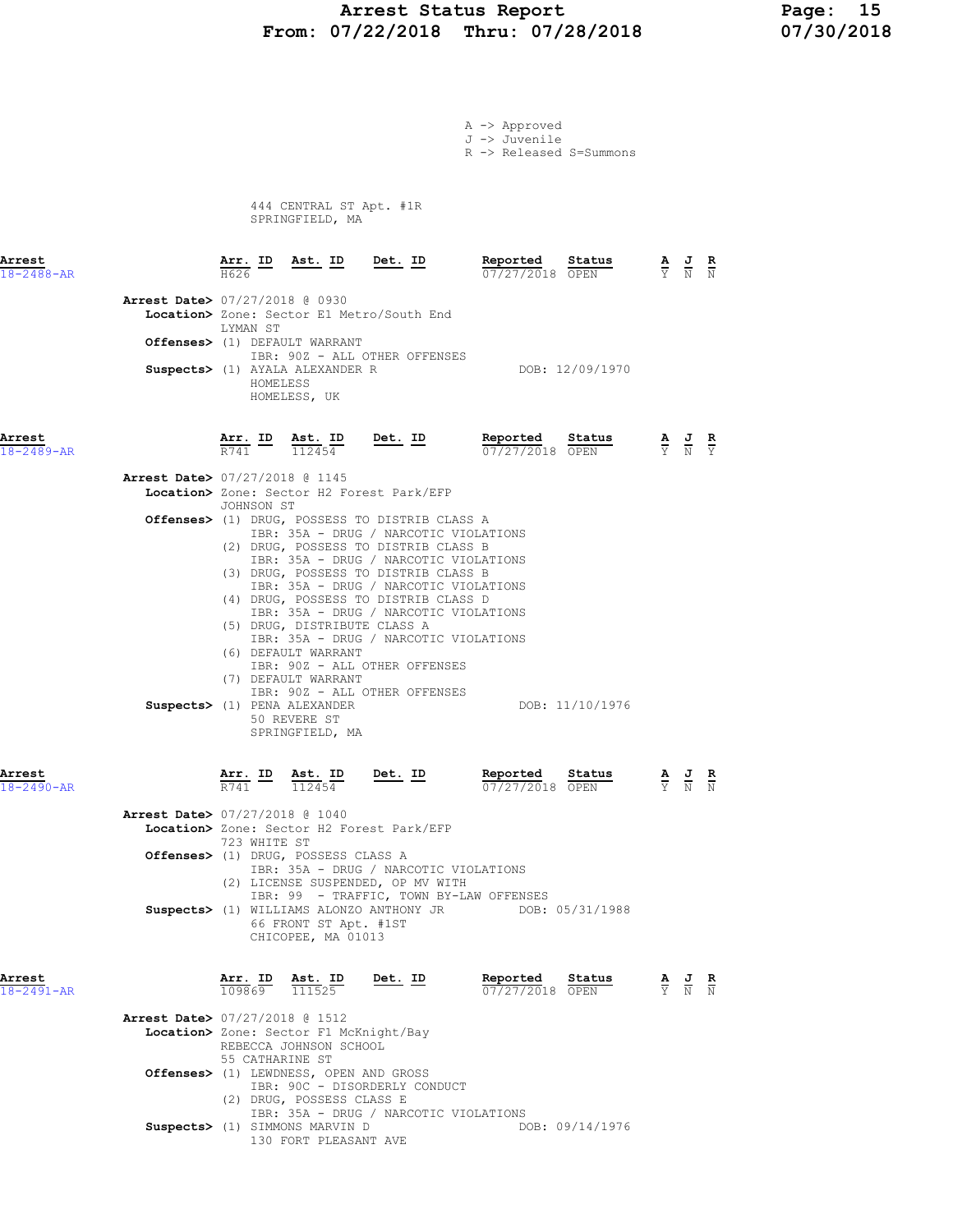# Arrest Status Report Page: 16 From: 07/22/2018 Thru: 07/28/2018 07/30/2018

A -> Approved J -> Juvenile

R -> Released S=Summons

SPRINGFIELD, MA 01109-3902

| Arrest<br>$18 - 2492 - AR$ |                                                                         |                  | $\frac{\texttt{Arr.}}{101948}$ $\frac{\texttt{ Ast.}}{101951}$ $\frac{\texttt{Det.}}{201951}$                                                                                                                                      |                                                                                                                                                                                                                                                                     | Reported Status                    | <b>Reported</b> Status $\frac{A}{07/27/2018}$ OPEN $\frac{A}{Y}$ $\frac{J}{N}$ $\frac{R}{Y}$                                 |  |  |
|----------------------------|-------------------------------------------------------------------------|------------------|------------------------------------------------------------------------------------------------------------------------------------------------------------------------------------------------------------------------------------|---------------------------------------------------------------------------------------------------------------------------------------------------------------------------------------------------------------------------------------------------------------------|------------------------------------|------------------------------------------------------------------------------------------------------------------------------|--|--|
|                            | <b>Arrest Date&gt; 07/27/2018 @ 1730</b>                                | 108 DARTMOUTH ST | Location> Zone: Sector F1 McKnight/Bay<br>Offenses> (1) DEFAULT WARRANT<br>Suspects> (1) PERKINS ABRAHAM M<br>108 DARTMOUTH ST<br>SPRINGFIELD, MA                                                                                  | IBR: 90Z - ALL OTHER OFFENSES                                                                                                                                                                                                                                       |                                    | DOB: 05/14/1979                                                                                                              |  |  |
| Arrest<br>$18 - 2493 - AR$ | Arrest Date> 07/27/2018 @ 1845                                          |                  | Location> Zone: Sector H1 Forest Park<br>37 FORT PLEASANT AVE<br>Suspects> (1) TULLER JESSICA<br>6 NASHVILLE LN<br>WILLIAMSBURG, MA                                                                                                | $\frac{\texttt{Arr. ID}}{111535}$ $\frac{\texttt{ Ast. ID}}{106026}$ Det. ID<br>Offenses> (1) DEFAULT WARRANT (DOCKET #1741CR000962)<br>IBR: 90Z - ALL OTHER OFFENSES                                                                                               | Reported Status<br>07/27/2018 OPEN | $\frac{\mathbf{A}}{\mathbf{Y}}$ $\frac{\mathbf{J}}{\mathbf{N}}$ $\frac{\mathbf{R}}{\mathbf{Y}}$<br>DOB: 01/12/1983           |  |  |
| Arrest<br>$18 - 2494 - AR$ | Arrest Date> 07/27/2018 @ 1911                                          | 93 BALBOA DR     | Suspects> (1) OLBRYCH ALLISON<br>93 BALBOA DR<br>SPRINGFIELD, MA 01119                                                                                                                                                             | $\frac{\texttt{Arr. ID}}{111523}$ $\frac{\texttt{ Ast. ID}}{C553}$ $\frac{\texttt{ID}}{2553}$ $\frac{\texttt{Det. ID}}{2553}$<br>Location> Zone: Sector I1 16Acr/Outer Bel<br>Offenses> (1) STRAIGHT WARRANT (DOCKET#1843CR001533)<br>IBR: 90Z - ALL OTHER OFFENSES | Reported Status<br>07/27/2018 OPEN | $\frac{\mathbf{A}}{\mathbf{Y}}$ $\frac{\mathbf{J}}{\mathbf{N}}$ $\frac{\mathbf{R}}{\mathbf{Y}}$<br>DOB: 10/22/1999           |  |  |
| Arrest<br>$18 - 2495 - AR$ | Arrest Date> 07/27/2018 @ 1946                                          |                  | $\frac{\texttt{Arr.}}{\texttt{B}387}$ ID Ast. ID Det. ID<br>Location> Zone: Sector F1 McKnight/Bay<br>1350 ROOSEVELT AVE<br>Offenses> (1) DEFAULT WARRANT<br>Suspects> (1) SCHMIDT WILLIAM<br>4 ENCHANTED LN<br>PLYMOUTH, MA 02366 | IBR: 90Z - ALL OTHER OFFENSES                                                                                                                                                                                                                                       | Reported<br>07/27/2018 OPEN        | Status<br>$\frac{\mathbf{A}}{\mathbf{Y}}$ $\frac{\mathbf{J}}{\mathbf{N}}$ $\frac{\mathbf{R}}{\mathbf{Y}}$<br>DOB: 08/11/1982 |  |  |
| Arrest<br>18-2496-AR       | <b>Arrest Date&gt; 07/27/2018 @ 1950</b><br>Offenses> (1) .A&B (Simple) |                  | <b><u>Arr. ID</u> Ast. ID Det. ID</b><br>$\frac{111535}{106026}$ <b>Det.</b> ID<br>Location> Zone: Sector H1 Forest Park<br>98 FORT PLEASANT AVE<br>IBR: 13B - SIMPLE ASSAULT<br>83 CATHARINE ST<br>SPRINGFIELD, MA 01109          | Suspects> (1) NEWTON-BROOKENS OCTAVIA NICHOLE DOB: 09/24/1993                                                                                                                                                                                                       | Reported                           | <b>Reported</b> Status $\frac{A}{07/27/2018}$ OPEN $\frac{A}{Y}$ $\frac{J}{N}$ R                                             |  |  |

Arrest Arr. ID Ast. ID Det. ID Reported Status A J R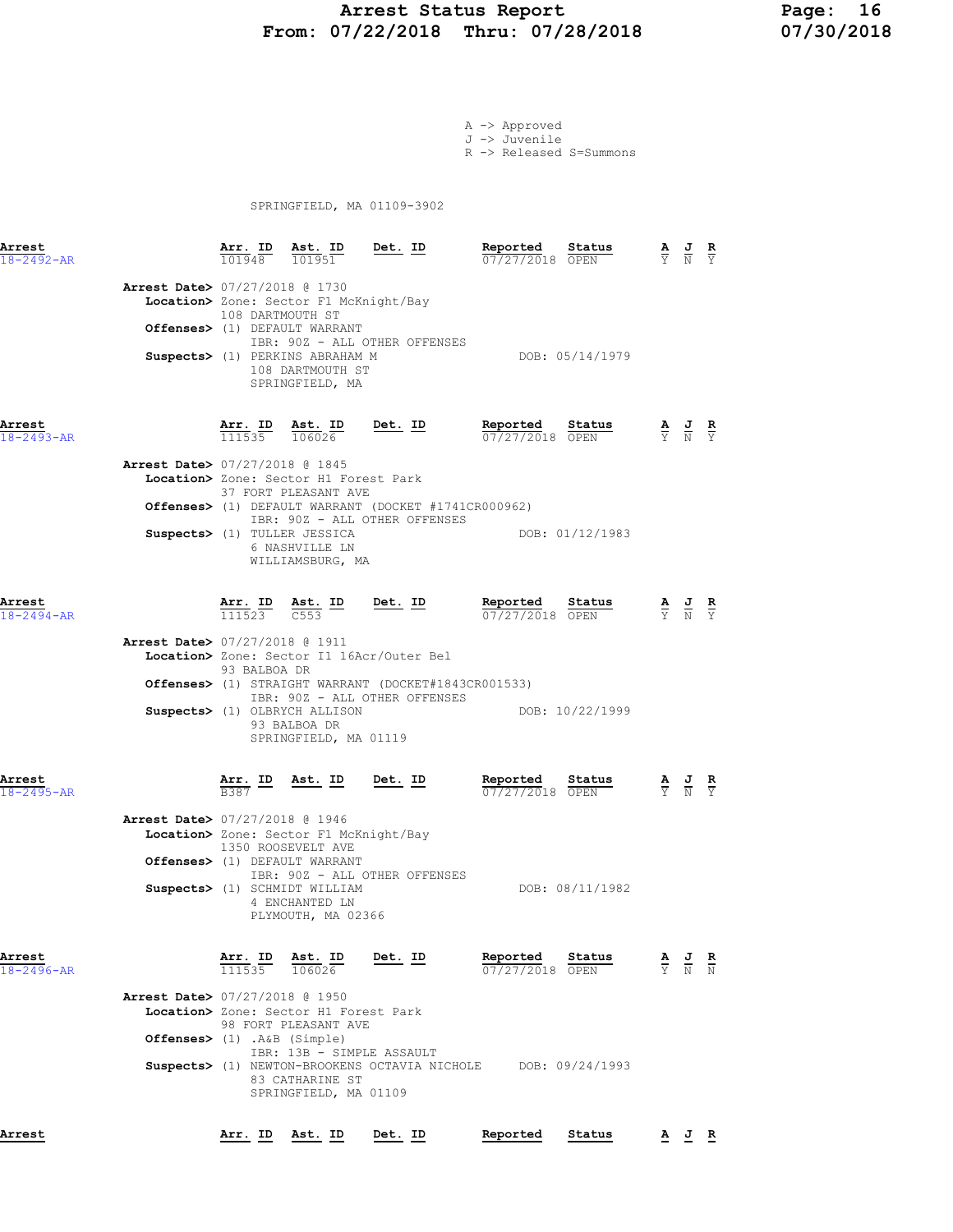## Arrest Status Report Page: 17 From: 07/22/2018 Thru: 07/28/2018 07/30/2018

|                            |                                                                                                                                                                                                                                                                                                                                                                                                                                                | A -> Approved<br>J -> Juvenile<br>R -> Released S=Summons |                                                                                                 |                                                                                                       |  |
|----------------------------|------------------------------------------------------------------------------------------------------------------------------------------------------------------------------------------------------------------------------------------------------------------------------------------------------------------------------------------------------------------------------------------------------------------------------------------------|-----------------------------------------------------------|-------------------------------------------------------------------------------------------------|-------------------------------------------------------------------------------------------------------|--|
| 18-2497-AR                 | 108663 107789<br>Arrest Date> 07/27/2018 @ 2018<br>Location> Zone: Sector H1 Forest Park<br>43 FORT PLEASANT AVE<br>Offenses> (1) A&B WITH DANGEROUS WEAPON                                                                                                                                                                                                                                                                                    | 07/27/2018 OPEN Y N N                                     |                                                                                                 |                                                                                                       |  |
|                            | IBR: 13A - AGGRAVATED ASSAULT<br>(2) THREAT TO COMMIT CRIME<br>IBR: 13C - INTIMIDATION<br>Suspects> (1) FAUST REGINALD HOMER<br>HOMELESS<br>SPRINGFIELD, MA                                                                                                                                                                                                                                                                                    | DOB: 12/26/1970                                           |                                                                                                 |                                                                                                       |  |
| Arrest<br>$18 - 2499 - AR$ | $\frac{\texttt{Arr. ID}}{102693}$ $\frac{\texttt{ Ast. ID}}{107873}$ Det. ID<br>Arrest Date> 07/28/2018 @ 0040<br>Location> Zone: Sector H1 Forest Park<br>132 BELMONT AVE Apt. #3R<br>Offenses> (1) LIQUOR TO PERSON UNDER 21, SELL/DELIVER<br>IBR: 90G - LIQUOR LAW VIOLATIONS<br>(2) NOISY & DISORDERLY HOUSE, KEEP<br>IBR: 902 - ALL OTHER OFFENSES<br>(3) A&B ON POLICE OFFICER<br>IBR: 13B - SIMPLE ASSAULT<br>(4) A&B ON POLICE OFFICER | Reported Status<br>$\frac{07}{28}/2018$ OPEN              |                                                                                                 | $\frac{\mathbf{A}}{\mathbf{Y}}$ $\frac{\mathbf{J}}{\mathbf{N}}$ $\frac{\mathbf{R}}{\mathbf{N}}$       |  |
| Arrest                     | IBR: 13B - SIMPLE ASSAULT<br>(5) RESIST ARREST<br>IBR: 13B - SIMPLE ASSAULT<br>(6) Police Officer, Interfere with<br>IBR: 90Z - ALL OTHER OFFENSES<br>Suspects> (1) VENTURA CAREN E<br>132 BELMONT AVE Apt. #3R<br>SPRINGFIELD, MA 01108<br><u>Det. ID</u><br>$\frac{\texttt{Arr.}}{112459}$<br><u>Ast. ID</u><br>112462                                                                                                                       | DOB: 12/13/1996<br>Reported Status<br>07/28/2018 OPEN     |                                                                                                 | $\frac{\mathbf{A}}{\overline{Y}}$ $\frac{\mathbf{J}}{\overline{N}}$ $\frac{\mathbf{R}}{\overline{Y}}$ |  |
| $18 - 2501 - AR$           | Arrest Date> 07/28/2018 @ 1526<br>Location> Zone: Sector G1 P.P./Boston Rd.<br>156 AMBROSE ST<br><b>Offenses&gt;</b> (1) B&E BUILDING DAYTIME FOR FELONY<br>IBR: 220 - BURGLARY / BREAKING AND ENTERI<br>Suspects> (1) TRAHAN JAMES<br>34 PENROSE ST<br>SPRINGFIELD, MA                                                                                                                                                                        | DOB: 04/23/1968                                           |                                                                                                 |                                                                                                       |  |
| Arrest<br>$18 - 2502 - AR$ | Arr. ID<br>Ast. ID<br><u>Det. ID</u><br>107942<br>111534<br><b>Arrest Date&gt; 07/28/2018 @ 1619</b><br>Location> Zone: Sector B2 Liberty Heights<br>NEWBURY ST<br>Offenses> (1) DEFAULT WARRANT-PALMER DIST # 1843CR000046<br>IBR: 90Z - ALL OTHER OFFENSES<br>(2) ARREST WARRANT- PALMER DIST # 1843CR001505<br>IBR: 90Z - ALL OTHER OFFENSES<br>Suspects> (1) BROWN GALE P<br>***UNKNOWN***<br>SPRINGFIELD, MA 01104                        | Reported<br>Status<br>07/28/2018 OPEN<br>DOB: 02/19/1964  | $\frac{\mathbf{A}}{\mathbf{Y}}$ $\frac{\mathbf{J}}{\mathbf{N}}$ $\frac{\mathbf{R}}{\mathbf{Y}}$ |                                                                                                       |  |
| Arrest                     | Arr. ID Ast. ID<br>Det. ID                                                                                                                                                                                                                                                                                                                                                                                                                     | Reported<br>Status                                        |                                                                                                 | AJ R                                                                                                  |  |

| Arrest     | AII. ID | AST. ID | Det. ID | <b>Reported</b> | status | <b>AUK</b> |  |
|------------|---------|---------|---------|-----------------|--------|------------|--|
| 18-2503-AR | 109869  | T736    |         | 07/28/2018 OPEN |        | Y N Y      |  |

Arrest Date> 07/28/2018 @ 1708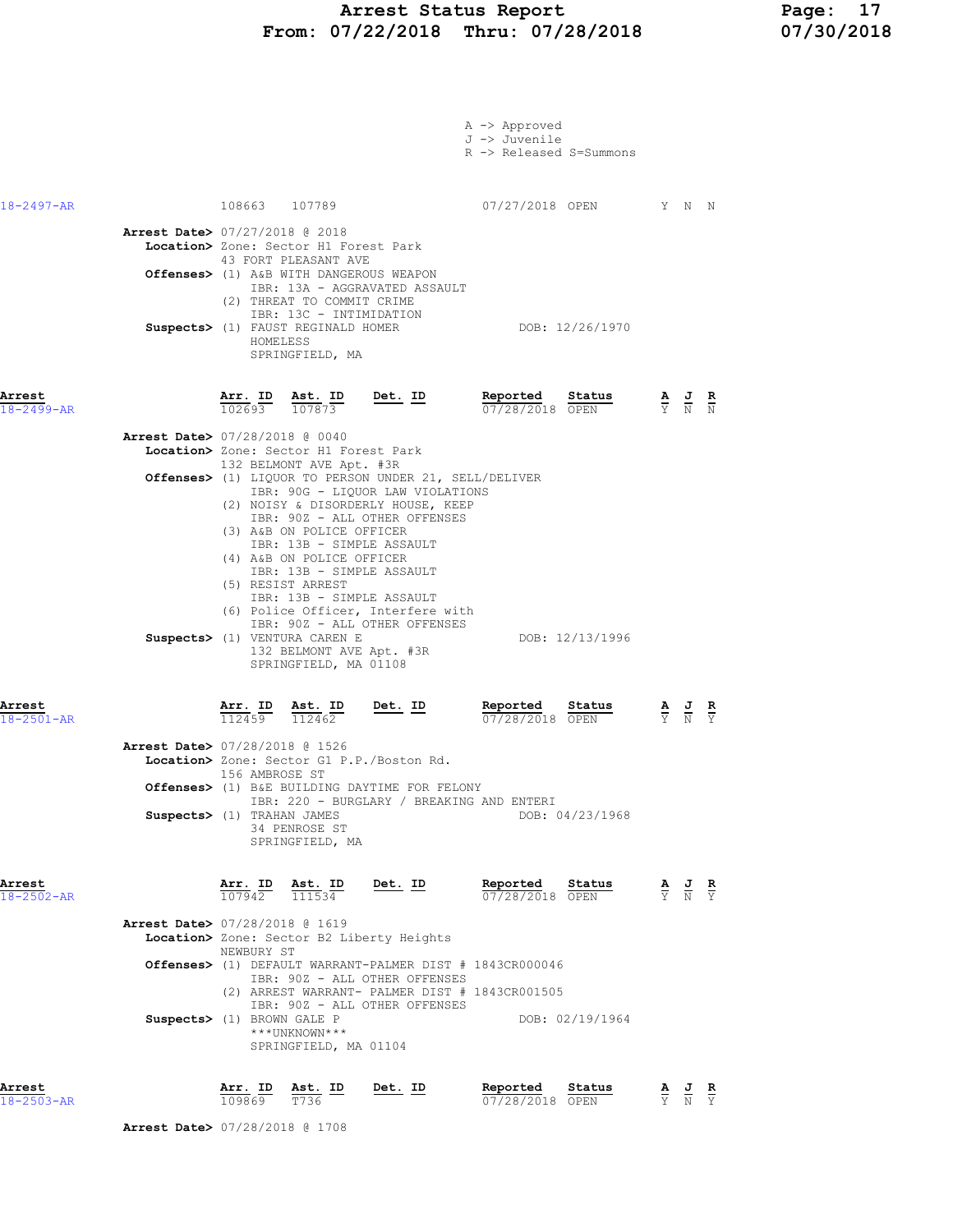# Arrest Status Report Page: 18<br>07/22/2018 Thru: 07/28/2018 07/30/2018 From:  $07/22/2018$  Thru:  $07/28/2018$

|                            |                                          |                                                                                             |                                                                             |                                                                                                | A -> Approved<br>J -> Juvenile | R -> Released S=Summons |                                                                                                 |                                                                                                 |  |
|----------------------------|------------------------------------------|---------------------------------------------------------------------------------------------|-----------------------------------------------------------------------------|------------------------------------------------------------------------------------------------|--------------------------------|-------------------------|-------------------------------------------------------------------------------------------------|-------------------------------------------------------------------------------------------------|--|
|                            |                                          |                                                                                             | PRIDE GAS STATION                                                           | Location> Zone: Sector A N. End/Memorial                                                       |                                |                         |                                                                                                 |                                                                                                 |  |
|                            |                                          | 77 WEST ST                                                                                  |                                                                             | Offenses> (1) VIOL. OF CITY ORD.- Panhandling                                                  |                                |                         |                                                                                                 |                                                                                                 |  |
|                            | Suspects> (1) FEDER ERIC                 |                                                                                             | 15 JUDSON ST<br>SPRINGFIELD, MA                                             | IBR: 90Z - ALL OTHER OFFENSES                                                                  | DOB: 01/29/1988                |                         |                                                                                                 |                                                                                                 |  |
| Arrest<br>$18 - 2504 - AR$ |                                          | 103601                                                                                      | $\frac{\text{Arr}}{\text{cos} \theta}$ ID Ast. ID<br>108862                 | $Det. ID$                                                                                      | Reported<br>07/28/2018 OPEN    | Status                  |                                                                                                 | $\frac{\mathbf{A}}{\mathbf{Y}}$ $\frac{\mathbf{J}}{\mathbf{N}}$ $\frac{\mathbf{R}}{\mathbf{Y}}$ |  |
|                            | <b>Arrest Date&gt; 07/28/2018 @ 1709</b> |                                                                                             | Location> Zone: Sector H1 Forest Park<br>36 FORT PLEASANT AVE               |                                                                                                |                                |                         |                                                                                                 |                                                                                                 |  |
|                            | Offenses> (1) ROBBERY, ARMED             |                                                                                             | IBR: 120 - ROBBERY                                                          |                                                                                                |                                |                         |                                                                                                 |                                                                                                 |  |
|                            |                                          | HOMELESS                                                                                    | Suspects> (1) FAUST REGINALD HOMER<br>SPRINGFIELD, MA                       |                                                                                                |                                | DOB: 12/26/1970         |                                                                                                 |                                                                                                 |  |
| Arrest<br>$18 - 2505 - AR$ |                                          | $\frac{\text{Arr.}}{054983}$ $\frac{\text{dst.}}{\text{F}338}$ $\frac{\text{ID}}{\text{F}}$ |                                                                             | <u>Det. ID</u>                                                                                 | Reported<br>07/28/2018 OPEN    | Status                  |                                                                                                 | $\frac{\mathbf{A}}{\mathbf{Y}}$ $\frac{\mathbf{J}}{\mathbf{N}}$ $\frac{\mathbf{R}}{\mathbf{Y}}$ |  |
|                            | Arrest Date> 07/28/2018 @ 1829           | STATE ST                                                                                    |                                                                             | Location> Zone: Sector E1 Metro/South End                                                      |                                |                         |                                                                                                 |                                                                                                 |  |
|                            |                                          |                                                                                             |                                                                             | <b>Offenses&gt;</b> (1) VIOL. OF CITY ORD.- Panhandling<br>IBR: 90Z - ALL OTHER OFFENSES       |                                |                         |                                                                                                 |                                                                                                 |  |
|                            |                                          |                                                                                             | (2) DISORDERLY CONDUCT<br>Suspects> (1) KITT MARVIN TYRONE<br>52 AVON PL    | IBR: 90C - DISORDERLY CONDUCT                                                                  |                                | DOB: 03/20/1959         |                                                                                                 |                                                                                                 |  |
|                            |                                          |                                                                                             | SPRINGFIELD, MA 01105                                                       |                                                                                                |                                |                         |                                                                                                 |                                                                                                 |  |
| Arrest<br>$18 - 2506 - AR$ |                                          | Arr. ID<br>111442                                                                           | Ast. ID<br>106895                                                           | $Det. ID$                                                                                      | Reported<br>07/28/2018 OPEN    | status                  |                                                                                                 | $\frac{\mathbf{A}}{\mathbf{Y}}$ $\frac{\mathbf{J}}{\mathbf{N}}$ $\frac{\mathbf{R}}{\mathbf{Y}}$ |  |
|                            | <b>Arrest Date&gt; 07/28/2018 @ 1906</b> |                                                                                             | Location> Zone: Sector F1 McKnight/Bay                                      |                                                                                                |                                |                         |                                                                                                 |                                                                                                 |  |
|                            |                                          | MAGAZINE ST                                                                                 |                                                                             | Offenses> (1) DEFAULT WARRANT (1723CR005459)<br>IBR: 90Z - ALL OTHER OFFENSES                  |                                |                         |                                                                                                 |                                                                                                 |  |
|                            |                                          |                                                                                             | Suspects> (1) MUNOZ JOSHUA NOEL<br>88 ST JAMES AVE<br>SPRINGFIELD, MA 01109 |                                                                                                |                                | DOB: 08/07/1989         |                                                                                                 |                                                                                                 |  |
| Arrest<br>18-2507-AR       |                                          | $\frac{\texttt{Arr.}}{\texttt{char}}$<br>$\frac{111404}{ }$                                 | Ast. ID<br>109821                                                           | <u>Det. ID</u>                                                                                 | Reported<br>07/28/2018 OPEN    | Status                  | $\frac{\mathbf{A}}{\mathbf{Y}}$ $\frac{\mathbf{J}}{\mathbf{N}}$ $\frac{\mathbf{R}}{\mathbf{N}}$ |                                                                                                 |  |
|                            | <b>Arrest Date&gt; 07/28/2018 @ 1925</b> |                                                                                             |                                                                             | Location> Zone: Sector E2 Metro/6Corners                                                       |                                |                         |                                                                                                 |                                                                                                 |  |
|                            |                                          | MAIN ST                                                                                     |                                                                             | <b>Offenses&gt;</b> (1) STRAIGHT WARRANT DOCKET# 1823CR003935<br>IBR: 90Z - ALL OTHER OFFENSES |                                |                         |                                                                                                 |                                                                                                 |  |
|                            |                                          |                                                                                             | Suspects> (1) WASHINGTON DEREK<br>87 KENDELL ST<br>GRANBY, MA               |                                                                                                |                                | DOB: 07/02/1979         |                                                                                                 |                                                                                                 |  |
| Arrest<br>18-2511-AR       |                                          | $\frac{\texttt{Arr.}}{054983}$                                                              | Ast. ID<br>F338                                                             | <u>Det. ID</u>                                                                                 | Reported<br>07/28/2018 OPEN    | Status                  |                                                                                                 | $\frac{\mathbf{A}}{\mathbf{Y}}$ $\frac{\mathbf{J}}{\mathbf{N}}$ $\frac{\mathbf{R}}{\mathbf{Y}}$ |  |
|                            | <b>Arrest Date&gt; 07/28/2018 @ 2249</b> |                                                                                             |                                                                             | Location> Zone: Sector E1 Metro/South End                                                      |                                |                         |                                                                                                 |                                                                                                 |  |